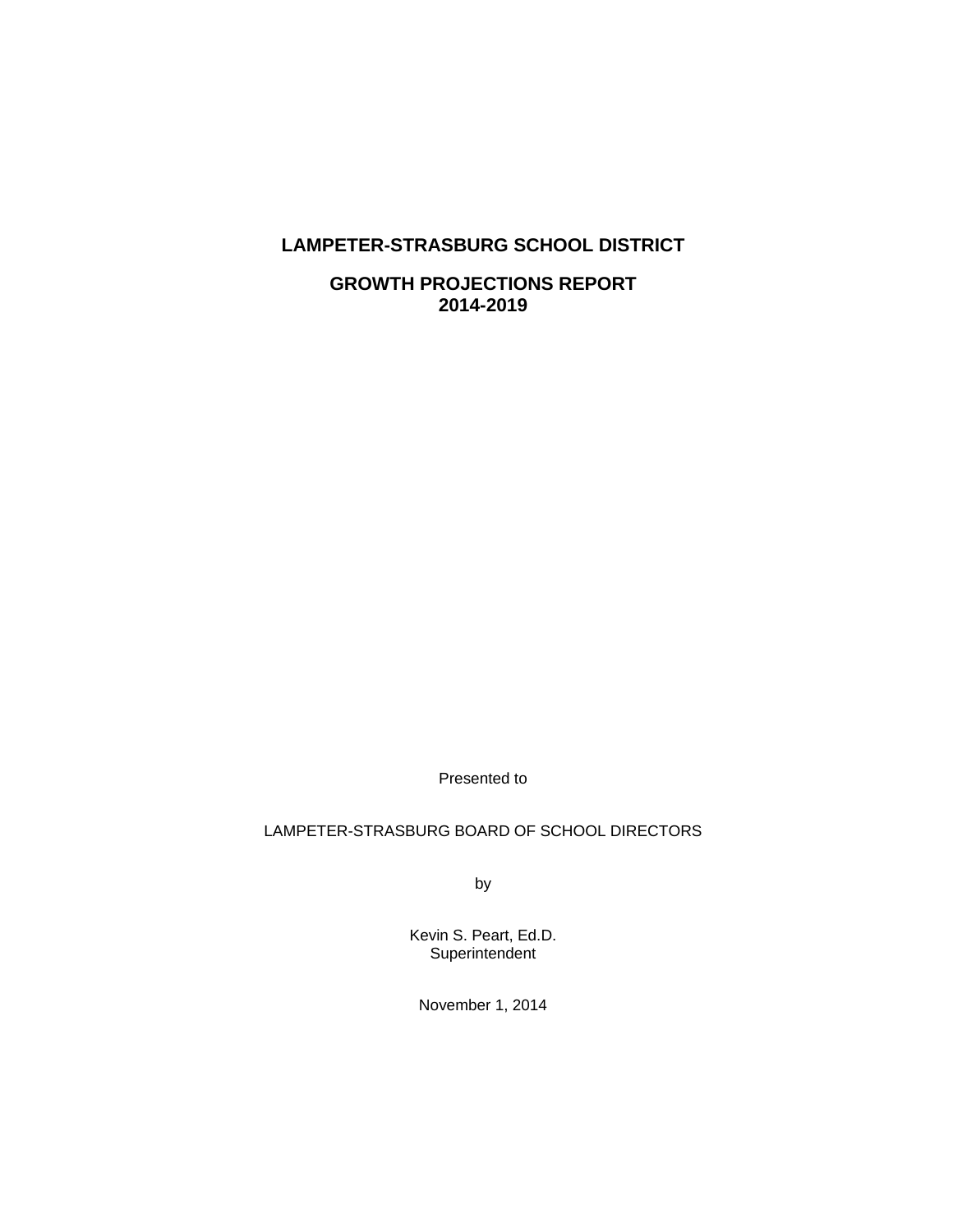# **TABLE OF CONTENTS**

| <b>Table of Contents</b>                                       | $\mathbf{1}$     |
|----------------------------------------------------------------|------------------|
| District Census Growth 1989-2014                               | $\overline{2}$   |
| <b>New Home Subdivisions</b>                                   | $\overline{7}$   |
| West Lampeter Township                                         | $\overline{7}$   |
| Strasburg Borough                                              | $\, 8$           |
| <b>Strasburg Township</b>                                      | $\, 8$           |
| Summary of Projected New Homes                                 | $\boldsymbol{9}$ |
| <b>Building Capacities and Implications</b>                    | 10               |
| Future Enrollment Projections (2015-2019)                      | 12               |
| Homeschool, Tutor and Cyber Charter School Student Information | 13               |
| Private / Parochial School Student Information                 | 15               |
| Miscellaneous Information and Interesting Statistics           | 17               |
| Information Regarding English Language Learners                | 18               |
| <b>PSSA Results</b>                                            | 19               |
| <b>SAT Results</b>                                             | 20               |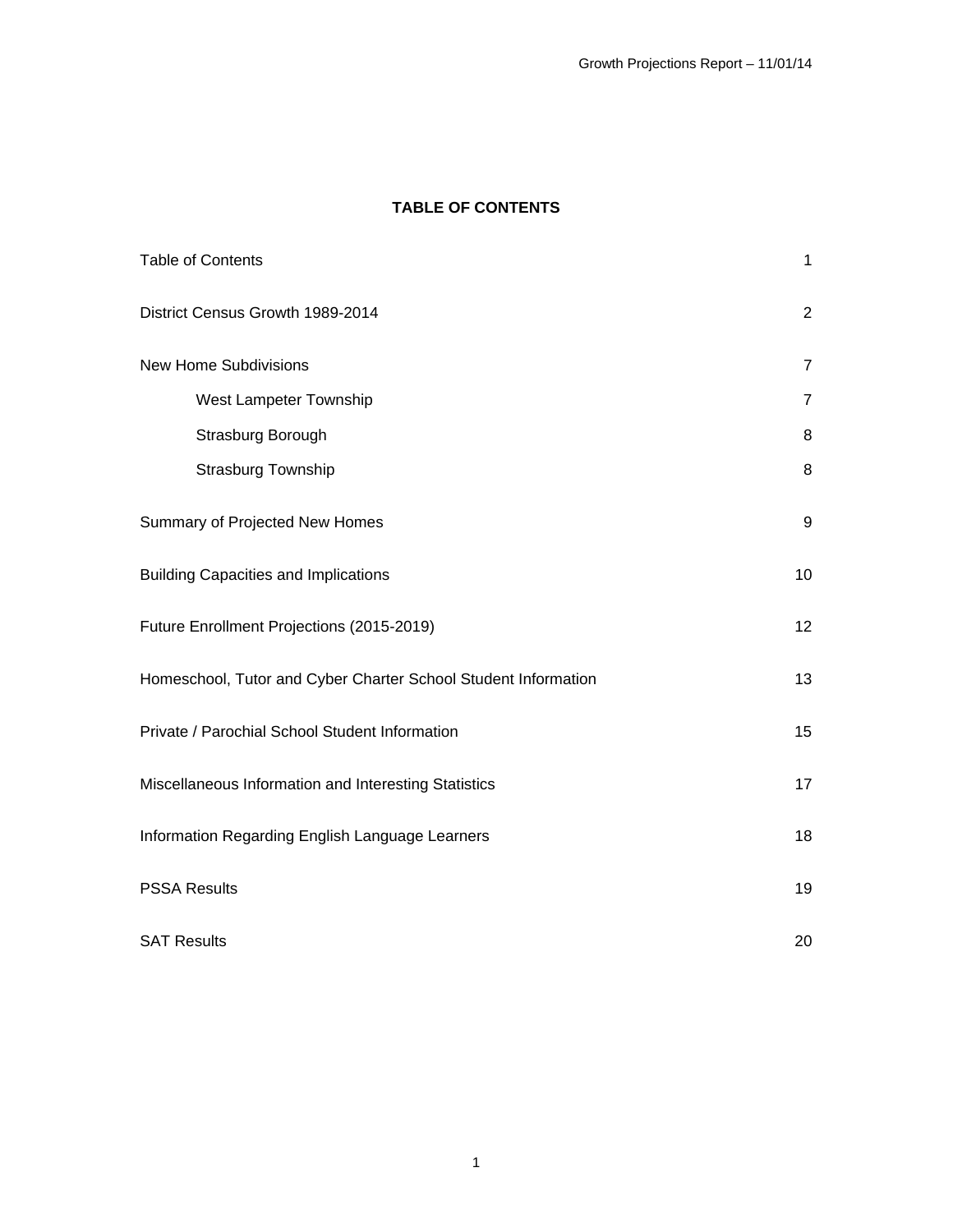# **DISTRICT CENSUS DATA 1989-2014**

| <b>YEAR</b> | <b>MUNICIPALITY</b>       | <b>POPULATION</b>            | <b>INCREASE</b> |
|-------------|---------------------------|------------------------------|-----------------|
|             |                           |                              |                 |
| 1989        | Strasburg Borough         | 2,567                        |                 |
| 1989        | <b>Strasburg Township</b> | 3,399                        |                 |
| 1989        | West Lampeter Township    | 9,545                        |                 |
|             | <b>District Residents</b> | 15,511                       |                 |
| 1990        | Strasburg Borough         | 2,590                        | .90%            |
| 1990        | <b>Strasburg Township</b> | 3,645                        | 7.20%           |
| 1990        | West Lampeter Township    | 10,299                       | 7.90%           |
|             | <b>District Residents</b> | 16,534                       | 6.50%           |
| 1991        | Strasburg Borough         | 2,596                        | .20%            |
| 1991        | <b>Strasburg Township</b> | 3,721                        | 2.10%           |
| 1991        | West Lampeter Township    | 10,470                       | 1.70%           |
|             | <b>District Residents</b> | 16,787                       | 1.50%           |
| 1992        | Strasburg Borough         | 2,680                        | 3.20%           |
| 1992        | <b>Strasburg Township</b> | 3,780                        | 1.60%           |
| 1992        | West Lampeter Township    | 10,711                       | 2.30%           |
|             | <b>District Residents</b> | 17,171                       | 2.30%           |
| 1993        | Strasburg Borough         | 2,690                        | .40%            |
| 1993        | <b>Strasburg Township</b> | 3,892                        | 3.00%           |
| 1993        | West Lampeter Township    | 11,223                       | 4.90%           |
|             | <b>District Residents</b> | 17,805                       | 3.70%           |
| 1994        | Strasburg Borough         | 2,724                        | 1.30%           |
| 1994        | <b>Strasburg Township</b> | 3,941                        | 1.30%           |
| 1994        | West Lampeter Township    | 11,683                       | 4.10%           |
|             | <b>District Residents</b> | 18,348                       | 3.10%           |
| 1995        | Strasburg Borough         | 2,731                        | .20%            |
| 1995        | <b>Strasburg Township</b> | 3,959                        | .50%            |
| 1995        | West Lampeter Township    | 11,862                       | 1.50%           |
|             | <b>District Residents</b> | 18,552                       | 1.10%           |
| 1996        | Strasburg Borough         | 2,759                        | 1.00%           |
| 1996        | Strasburg Township        | 3,987                        | .70%            |
| 1996        | West Lampeter Township    | 12,291                       | 3.60%           |
|             | <b>District Residents</b> | 19,037                       | 3.80%           |
| 1997        | Strasburg Borough         | 2,793                        | 1.20%           |
| 1997        | <b>Strasburg Township</b> | 3,984                        | $-08%$          |
| 1997        | West Lampeter Township    | 12,684 (578 annex)           | 3.20%           |
|             | <b>District Residents</b> | 19,461                       | 2.20%           |
| 1998        | Strasburg Borough         | 2,795                        | .07%            |
| 1998        | <b>Strasburg Township</b> | 4,023                        | .90%            |
| 1998        | West Lampeter Township    | 12,881 (603 annex; 1,805 WV) | 1.60%           |
|             | <b>District Residents</b> | 19,699                       | 1.20%           |
| 1999        | Strasburg Borough         | 2,810                        | .54%            |
| 1999        | Strasburg Township        | 4,032                        | .22%            |
| 1999        | West Lampeter Township    | 13,299 (609 annex; 1,825 WV) | 3.20%           |
|             | <b>District Residents</b> | 20,141                       | 2.20%           |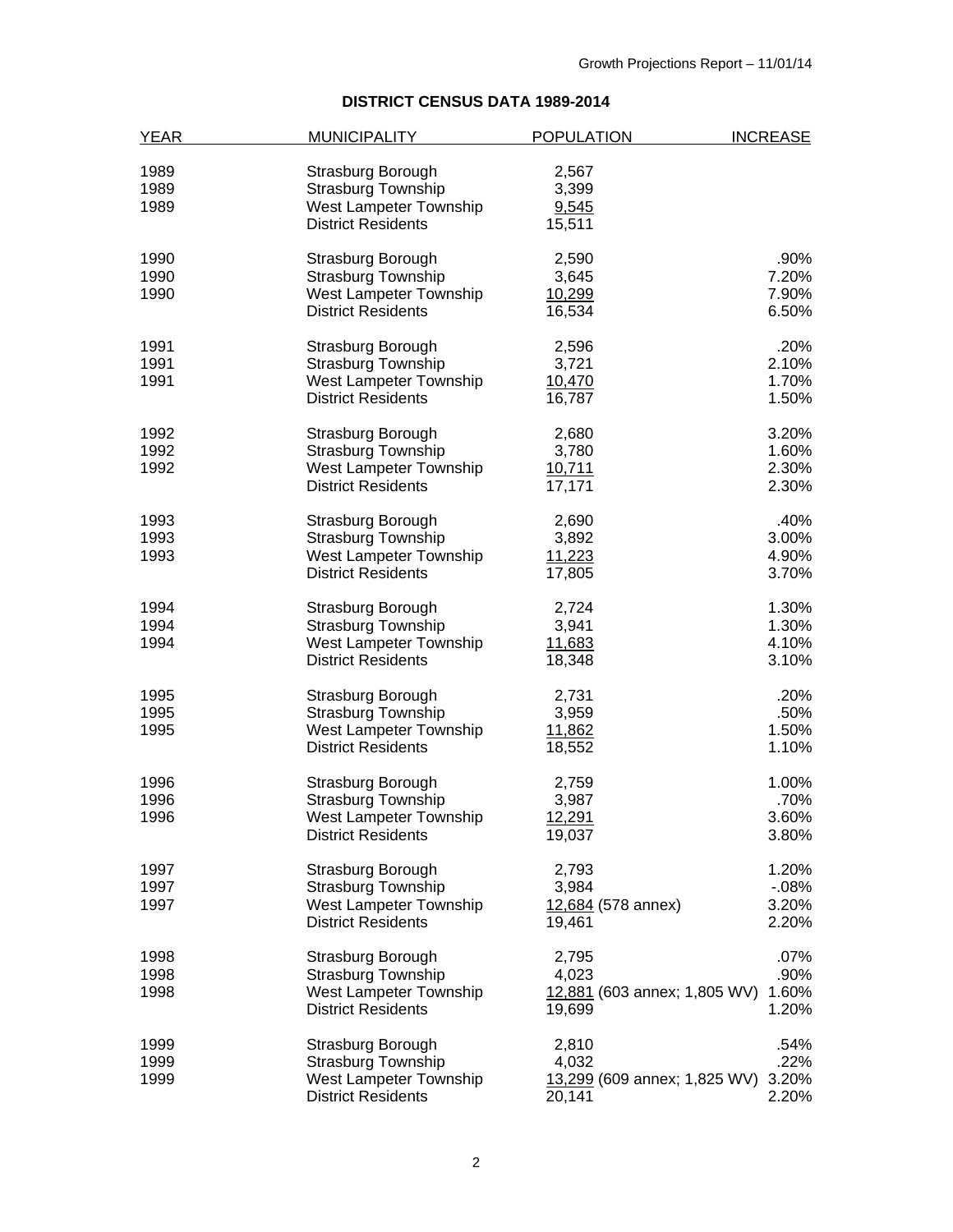| 2000<br>2000<br>2000 | Strasburg Borough<br><b>Strasburg Township</b><br>West Lampeter Township<br><b>District Residents</b> | 2,816<br>4,045<br>13,881 (621 annex; 2,054 WV) 4.40%<br>20,742 | .002%<br>.003%<br>3.00%               |
|----------------------|-------------------------------------------------------------------------------------------------------|----------------------------------------------------------------|---------------------------------------|
| 2001<br>2001<br>2001 | Strasburg Borough<br><b>Strasburg Township</b><br>West Lampeter Township<br><b>District Residents</b> | 2,820<br>4,051<br>14,127 (622 annex; 2,059 WV)<br>20,998       | .001%<br>.001%<br>1.80%<br>1.20%      |
| 2002<br>2002<br>2002 | Strasburg Borough<br><b>Strasburg Township</b><br>West Lampeter Township<br><b>District Residents</b> | 2,780<br>4,098<br>14,308 (620 annex; 1,973 WV)<br>21,186       | $-1.40%$<br>1.20%<br>1.30%<br>.90%    |
| 2003<br>2003<br>2003 | Strasburg Borough<br><b>Strasburg Township</b><br>West Lampeter Township<br><b>District Residents</b> | 2,790<br>4,148<br>14,670 (609 annex; 2,059 WV) 2.50%<br>21,608 | .35%<br>1.20%<br>1.95%                |
| 2004<br>2004<br>2004 | Strasburg Borough<br><b>Strasburg Township</b><br>West Lampeter Township<br><b>District Residents</b> | 2,738<br>4,171<br>15,209 (596 annex; 2,277 WV) 3.67%<br>22,118 | $-1.80%$<br>.55%<br>2.36%             |
| 2005<br>2005<br>2005 | Strasburg Borough<br><b>Strasburg Township</b><br>West Lampeter Township<br><b>District Residents</b> | 2,758<br>4,174<br>15,410 (598 annex; 2,312 WV) 1.32%<br>22,342 | .70%<br>.07%<br>1.01%                 |
| 2006<br>2006<br>2006 | Strasburg Borough<br>Strasburg Township<br>West Lampeter Township<br><b>District Residents</b>        | 2,765<br>4,131<br>15,644 (598 annex; 2,353 WV) 1.52%<br>22,540 | .25%<br>$-1.03%$<br>.89%              |
| 2007<br>2007<br>2007 | Strasburg Borough<br>Strasburg Township<br>West Lampeter Township<br><b>District Residents</b>        | 2,804<br>4,104<br>15,744 (598 annex; 2,485 WV)<br>22,652       | 1.40%<br>$-65%$<br>.64%<br>.50%       |
| 2008<br>2008<br>2008 | Strasburg Borough<br><b>Strasburg Township</b><br>West Lampeter Township<br><b>District Residents</b> | 2,774<br>4,020<br>15,959 (590 annex; 2,470 WV)<br>22,753       | $-1.06%$<br>$-2.05%$<br>1.37%<br>.45% |
| 2009<br>2009<br>2009 | Strasburg Borough<br><b>Strasburg Township</b><br>West Lampeter Township<br><b>District Residents</b> | 2,825<br>4,048<br>15,982 (586 annex; 2,412 WV)<br>22,855       | 1.80%<br>.70%<br>.10%<br>.45%         |
| 2010<br>2010<br>2010 | Strasburg Borough<br><b>Strasburg Township</b><br>West Lampeter Township<br><b>District Residents</b> | 2,847<br>4,077<br>16,134 (577 annex; 2,484 WV)<br>23,058       | .78%<br>.72%<br>.95%<br>.89%          |
| 2011<br>2011         | Strasburg Borough<br>Strasburg Township                                                               | 2,824<br>4,109                                                 | $-0.80%$<br>.78%                      |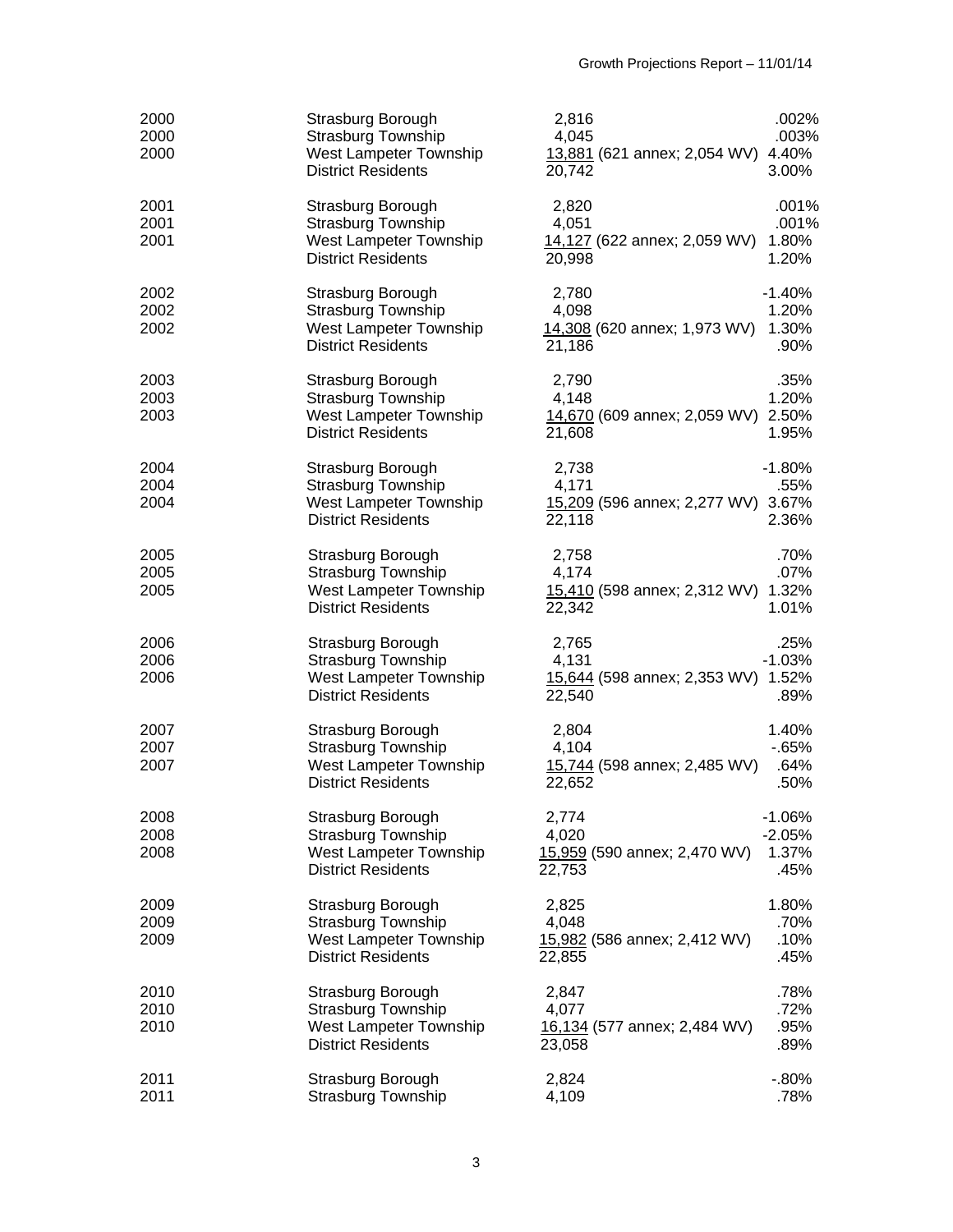| 2011                     | West Lampeter Township<br><b>District Residents</b>                                                                 | 16,073 (586 annex; 2,504 WV)<br>23,006                          | $-0.38%$<br>$-22%$                     |
|--------------------------|---------------------------------------------------------------------------------------------------------------------|-----------------------------------------------------------------|----------------------------------------|
| 2012<br>2012<br>2012     | Strasburg Borough<br><b>Strasburg Township</b><br>West Lampeter Township<br><b>District Residents</b>               | 2,848<br>4,082<br>15,785 (587 annex; 2,149 WV)<br>22,715        | .85%<br>$-66%$<br>$-1.79%$<br>$-1.26%$ |
| 2013<br>2013<br>2013     | Strasburg Borough<br><b>Strasburg Township</b><br>West Lampeter Township<br><b>District Residents</b>               | 2,888<br>4,100<br>15,977 (596 annex; 2,226 WV*)<br>22.965       | 1.40%<br>.44%<br>1.22%<br>1.10%        |
| 2014<br>2014<br>2014     | <b>Strasburg Borough</b><br><b>Strasburg Township</b><br><b>West Lampeter Township</b><br><b>District Residents</b> | 2,944<br>4,147<br>16,271 (626 annex; 2,141 WV*) 1.84%<br>23,362 | 1.94%<br>1.15%<br>1.73%                |
| Total Increase 1989-2014 |                                                                                                                     | 7.851                                                           | 50.62%                                 |

 \* **13.16% of all Residents of West Lampeter Township live at Willow Valley. 9.16% of all District Residents live at Willow Valley.** 

| <b>YEAR</b> | <b>MUNICIPALITY</b>        | <b>HOUSEHOLDS</b>           | <b>INCREASE</b> |
|-------------|----------------------------|-----------------------------|-----------------|
|             |                            |                             |                 |
| 1992        | Strasburg Borough          | 1,045                       |                 |
| 1992        | Strasburg Township         | 1,221                       |                 |
| 1992        | West Lampeter Township     | 4,504                       |                 |
|             | <b>District Households</b> | 6,770                       |                 |
| 1993        | Strasburg Borough          | 1,079                       | 3.30%           |
| 1993        | <b>Strasburg Township</b>  | 1,247                       | 2.10%           |
| 1993        | West Lampeter Township     | 4,603                       | 2.20%           |
|             | <b>District Households</b> | 6,929                       | 2.40%           |
| 1994        | Strasburg Borough          | 1,104                       | 2.30%           |
| 1994        | <b>Strasburg Township</b>  | 1,264                       | 1.40%           |
| 1994        | West Lampeter Township     | 4,908                       | 6.60%           |
|             | <b>District Households</b> | 7,276                       | 5.00%           |
| 1995        | Strasburg Borough          | 1,107                       | .30%            |
| 1995        | <b>Strasburg Township</b>  | 1,272                       | .60%            |
| 1995        | West Lampeter Township     | 5,084                       | 3.60%           |
|             | <b>District Households</b> | 7,463                       | 2.60%           |
| 1996        | Strasburg Borough          | 1,112                       | .40%            |
| 1996        | <b>Strasburg Township</b>  | 1,279                       | .50%            |
| 1996        | West Lampeter Township     | 5,257                       | 3.40%           |
|             | District Households        | 7,648                       | 2.50%           |
| 1997        | Strasburg Borough          | 1,117                       | .40%            |
| 1997        | <b>Strasburg Township</b>  | 1,280                       | .07%            |
| 1997        | West Lampeter Township     | 5,385 (214 annex; 1,233 WV) | 2.40%           |
|             | <b>District Households</b> | 7,782                       | 1.70%           |
| 1998        | Strasburg Borough          | 1,124                       | .60%            |
|             |                            |                             |                 |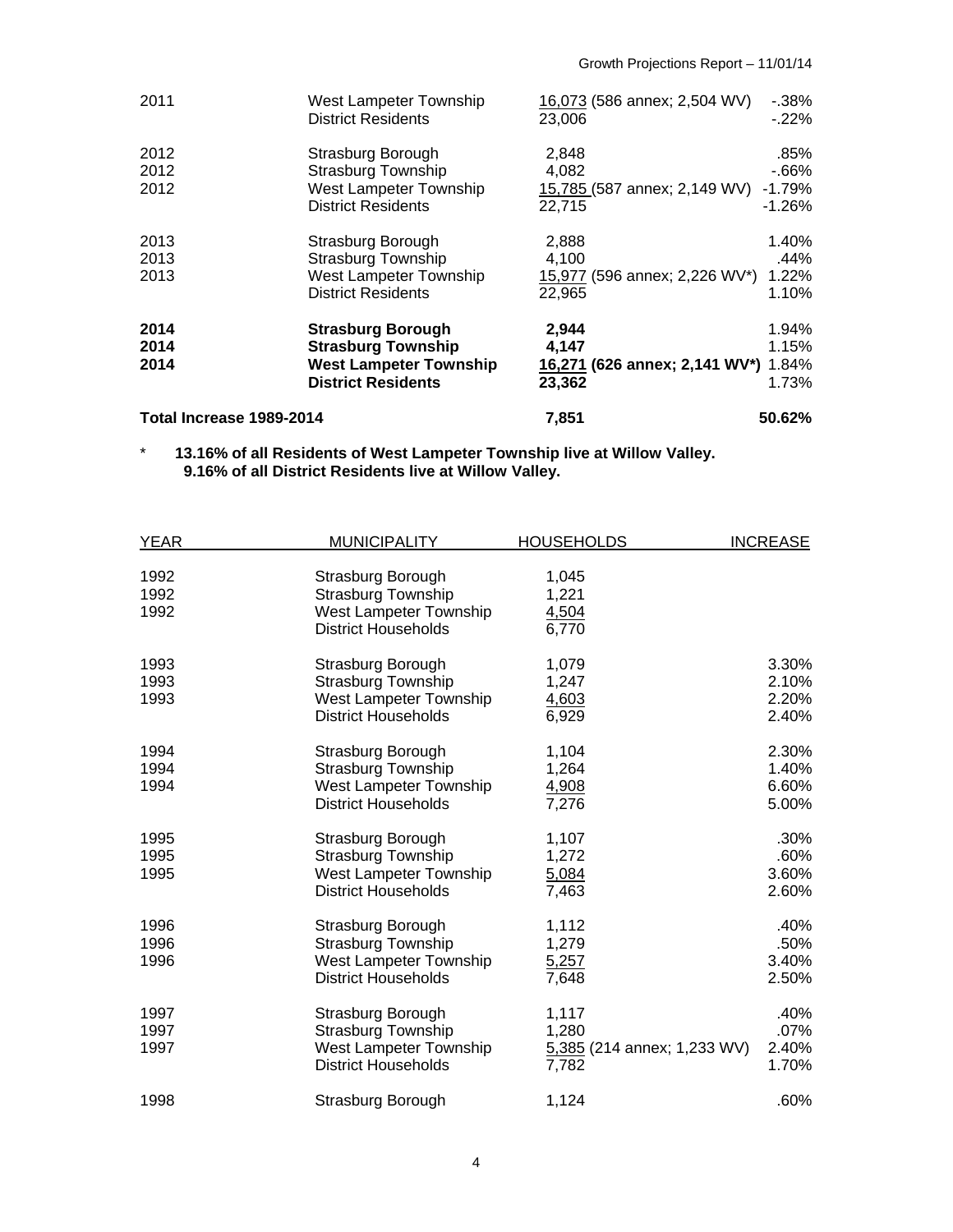| 1998<br>1998         | <b>Strasburg Township</b><br>West Lampeter Township<br><b>District Households</b>                      | 1,283<br>5,442 (217 annex; 1,234 WV)<br>7,849            | .23%<br>1.05%<br>.86%                    |
|----------------------|--------------------------------------------------------------------------------------------------------|----------------------------------------------------------|------------------------------------------|
| 1999<br>1999<br>1999 | Strasburg Borough<br><b>Strasburg Township</b><br>West Lampeter Township<br><b>District Households</b> | 1,148<br>1,288<br>5,621 (219 annex; 1,247 WV)<br>8,057   | 2.1%<br>.38%<br>3.28%<br>2.65%           |
| 2000<br>2000<br>2000 | Strasburg Borough<br><b>Strasburg Township</b><br>West Lampeter Township<br><b>District Households</b> | 1,150<br>1,295<br>5,780 (220 annex; 1,307 WV)<br>8,225   | .002%<br>.005%<br>2.80%<br>2.10%         |
| 2001<br>2001<br>2001 | Strasburg Borough<br>Strasburg Township<br>West Lampeter Township<br><b>District Households</b>        | 1,150<br>1,305<br>5,898 (220 annex; 1,340 WV)<br>8,353   | $.00\%$<br>.70%<br>2.0%<br>1.5%          |
| 2002<br>2002<br>2002 | Strasburg Borough<br><b>Strasburg Township</b><br>West Lampeter Township<br><b>District Households</b> | 1,150<br>1,313<br>6,049 (223 annex; 1,345 WV)<br>8,512   | .00%<br>.60%<br>2.60%<br>1.90%           |
| 2003<br>2003<br>2003 | Strasburg Borough<br>Strasburg Township<br>West Lampeter Township<br><b>District Households</b>        | 1,149<br>1,327<br>6,141 (225 annex; 1,350 WV)<br>8,617   | $-0.09%$<br>1.06%<br>1.50%<br>1.20%      |
| 2004<br>2004<br>2004 | Strasburg Borough<br><b>Strasburg Township</b><br>West Lampeter Township<br><b>District Households</b> | 1,161<br>1,335<br>6,518 (221 annex; 1,585 WV)<br>9,014   | 1.00%<br>.60%<br>6.14%<br>4.60%          |
| 2005<br>2005<br>2005 | Strasburg Borough<br><b>Strasburg Township</b><br>West Lampeter Township<br><b>District Households</b> | 1,160<br>1,335<br>6,581 (221 annex; 1,585 WV)<br>9,076   | .00%<br>.00%<br>.96%<br>.69%             |
| 2006<br>2006<br>2006 | Strasburg Borough<br><b>Strasburg Township</b><br>West Lampeter Township<br><b>District Households</b> | 1,162<br>1,335<br>6,706 (221 annex; 1,585 WV))<br>9,203  | .17%<br>$.00\%$<br>1.90%<br>1.40%        |
| 2007<br>2007<br>2007 | Strasburg Borough<br><b>Strasburg Township</b><br>West Lampeter Township<br><b>District Households</b> | 1,162<br>1,336<br>6,768 (221 annex; 1,585 WV)<br>9,266   | .00%<br>.07%<br>.92%<br>.68%             |
| 2008<br>2008<br>2008 | Strasburg Borough<br><b>Strasburg Township</b><br>West Lampeter Township<br><b>District Households</b> | 1,153<br>1,316<br>6,762 (222 annex; 1,585 WV)<br>9,231   | $-77%$<br>$-1.50%$<br>$-0.09%$<br>$-38%$ |
| 2009<br>2009<br>2009 | Strasburg Borough<br><b>Strasburg Township</b><br>West Lampeter Township<br><b>District Households</b> | 1,169<br>1,322<br>$6,813$ (222 annex; 1,585 WV)<br>9,304 | 1.39%<br>.46%<br>.75%<br>.79%            |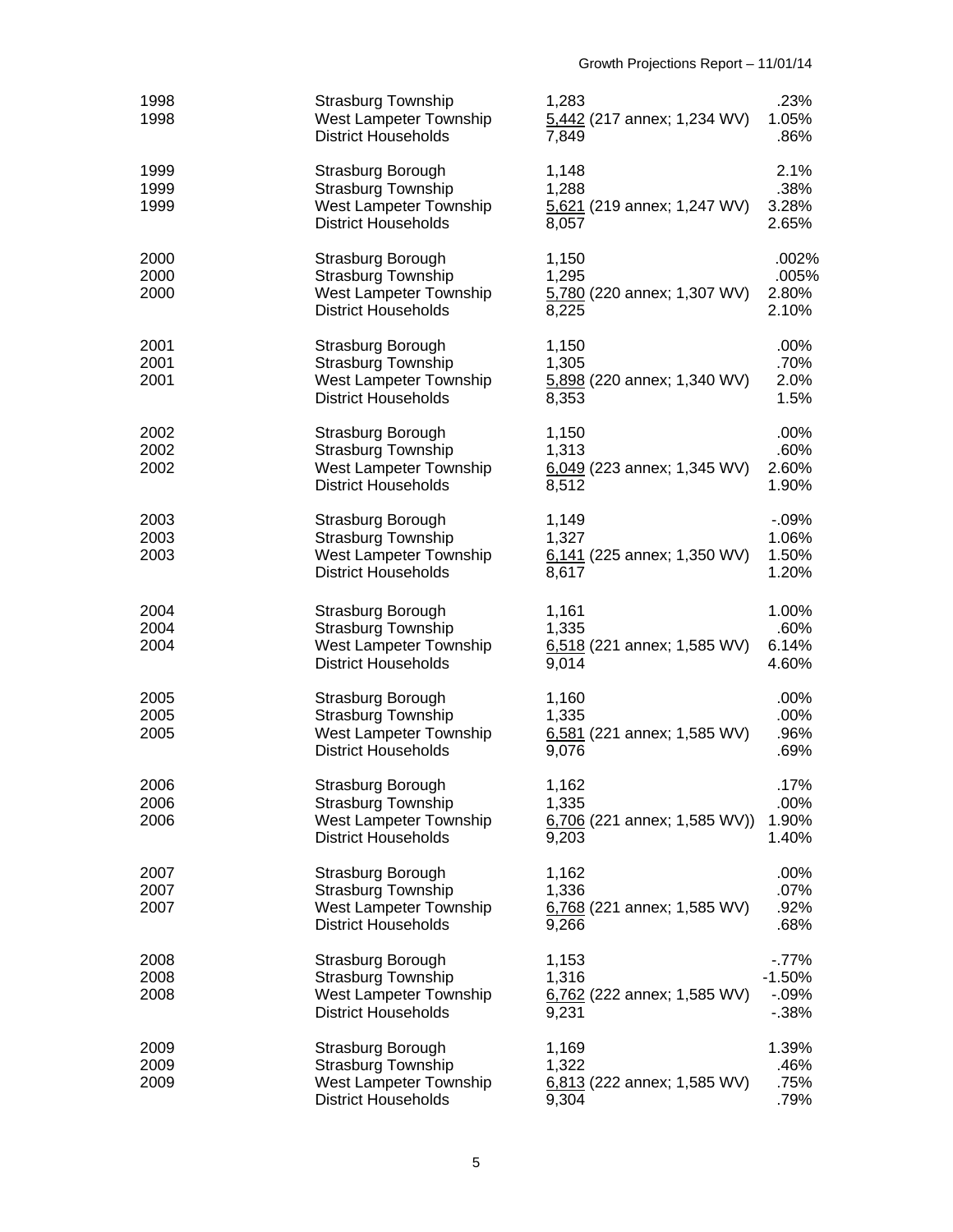| Total Increase 1992-2014 |                                                                                                                      | 2,752                                                   | 40.65%                             |
|--------------------------|----------------------------------------------------------------------------------------------------------------------|---------------------------------------------------------|------------------------------------|
| 2014<br>2014<br>2014     | <b>Strasburg Borough</b><br><b>Strasburg Township</b><br><b>West Lampeter Township</b><br><b>District Households</b> | 1,211<br>1,351<br>6,960 (225 annex; 1,538 WV*)<br>9,522 | $.83\%$<br>$.22\%$<br>.81%<br>.73% |
| 2013<br>2013<br>2013     | Strasburg Borough<br><b>Strasburg Township</b><br>West Lampeter Township<br><b>District Households</b>               | 1,201<br>1,348<br>6,904 (223 annex; 1,525 WV*)<br>9,453 | .67%<br>.67%<br>.06%<br>.22%       |
| 2012<br>2012<br>2012     | Strasburg Borough<br><b>Strasburg Township</b><br>West Lampeter Township<br><b>District Households</b>               | 1,193<br>1,339<br>6,900 (222 annex; 1,570 WV)<br>9,432  | .68%<br>$.30\%$<br>.48%<br>.48%    |
| 2011<br>2011<br>2011     | Strasburg Borough<br><b>Strasburg Township</b><br>West Lampeter Township<br><b>District Households</b>               | 1,185<br>1,335<br>6,867 (222 annex; 1,570 WV)<br>9,387  | .59%<br>.37%<br>.32%<br>.88%       |
| 2010<br>2010<br>2010     | Strasburg Borough<br>Strasburg Township<br>West Lampeter Township<br><b>District Households</b>                      | 1,178<br>1,330<br>6,845 (222 annex; 1,570 WV)<br>9.353  | .77%<br>.61%<br>.40%<br>.53%       |

**\* 16.15% of all District Households are at Willow Valley.**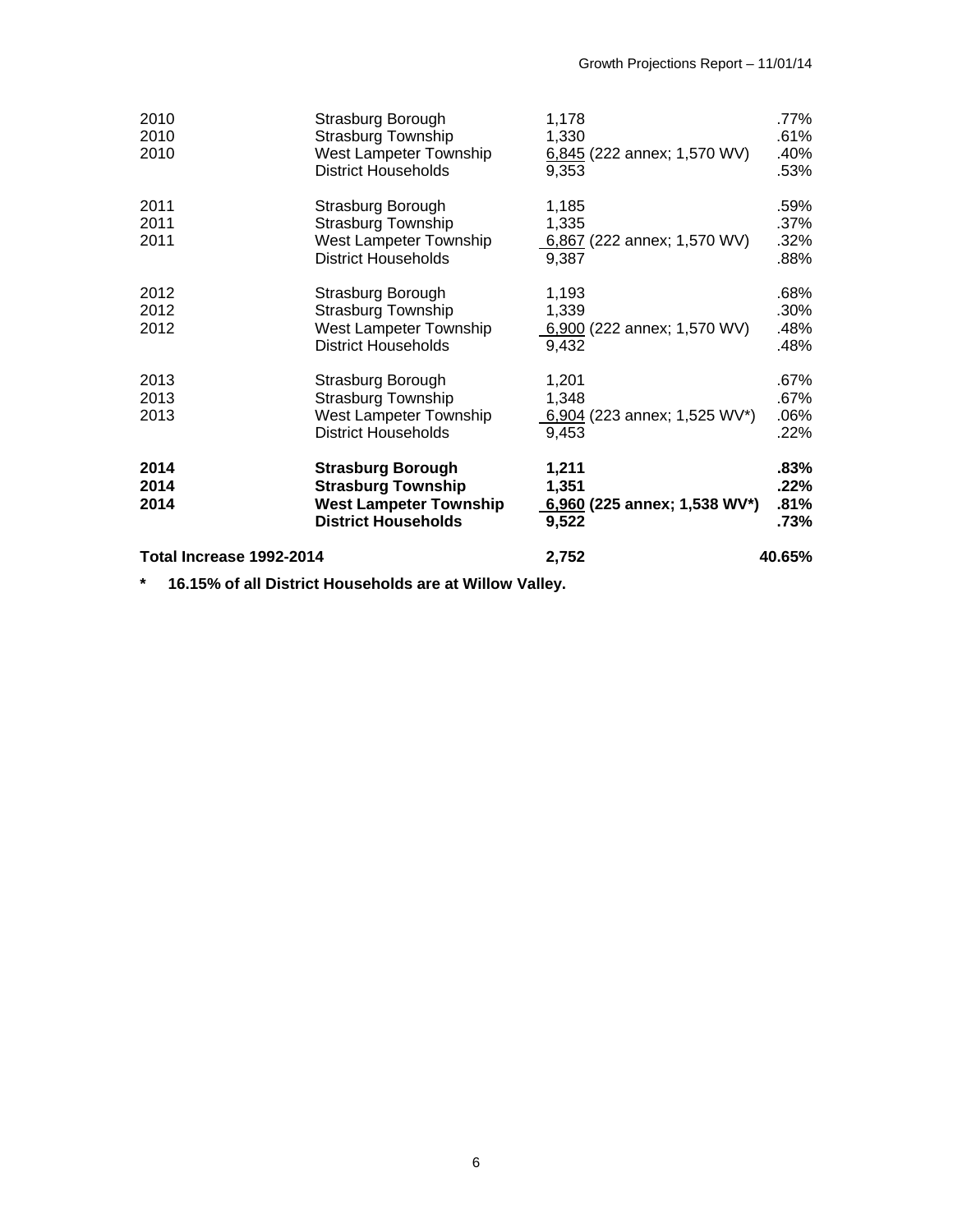## **NEW HOME SUBDIVISIONS**

## **West Lampeter Township**

1. Bare Property (Formerly Ashtonshire)

Property is no longer under Keystone Custom Homes and is for sale

2. Country Meadows - Between Conard Road and Rockvale Road

2 units remaining in Phase 3

3. Greenleaf Estates - Lampeter Road

20 units remaining in Phase 2; 1 unit remaining in Phase 1; development is for sale

4. Grouse Point - Rockvale Road

88 units to be developed (55 and older)

5. Ketterline Builders - Lampeter Road and Wiker Road

5 units planned

6. Kingsley Development - Cloyd Wenger Property

4 units remaining to be developed

7. Mill Creek - At the joining of Conard Road and Windy Hill Road

 14 units remaining in Phases 1-3; Phase 4 - applied for 9 units (construction has begun); Phase 5 - applied for 7 units

8. Stone Meadows - East side of Lampeter Road and Village Road intersection

14 units planned - No permits, but rumors of construction

9. Summer Breeze - Formerly Horst property

160 total units with 15 remaining to be built (mix of singles and townhouses)

10. Thunder Lane

1 home remaining to be built

11. West Creek

261 total residences (mixture of residential and commercial) - very dense.

12. Willow Bend - Formerly Hunter's Glen Breneman Road

Approximately 35 units remaining to be built (over 50% complete)

13. Willow Ridge Manor - East side of road, near Broadmoor

29 potential dwellings, likely apartments; permits issued, but no construction yet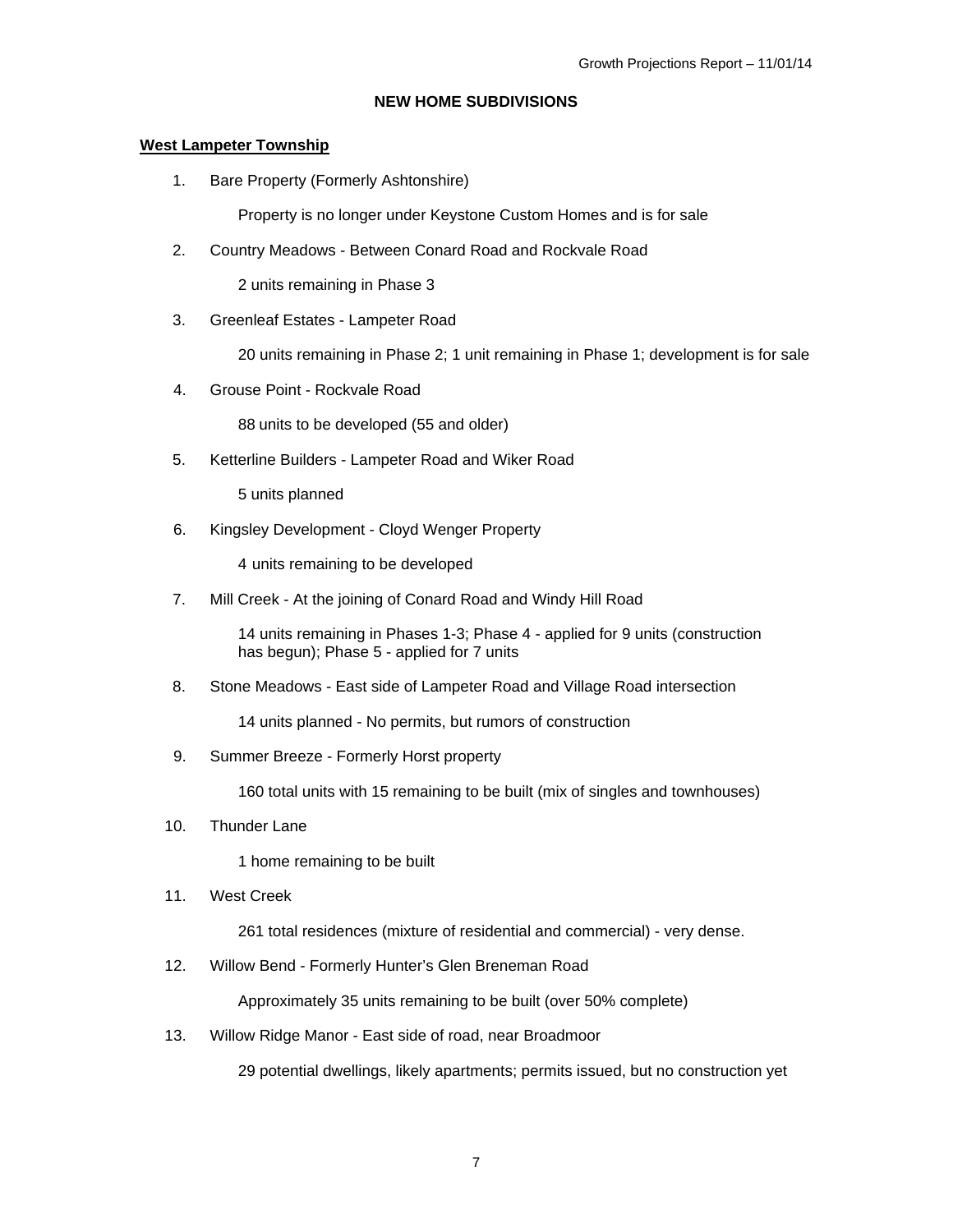14. Willow Valley - Herr Property

220 units planned; anticipate construction application in 2015

Providence Place - 118 unit extension of Manor North approved and under construction

15. Witmer/Hess Property - Behind Municipal Building

120 units proposed

In addition, there will be approximately 5 non-development lots where houses will be built and occupied this year.

#### **The number of proposed residences at this time in West Lampeter Township is 968.**

## **Strasburg Borough**

16. Feister Farm - Between North Jackson Street and North Decatur Street

Owned by Glenn Eshleman. No plans currently exist to develop this property.

17. Strasburg Commons - Formerly Historic Strasburg

An adult community (55+) of 126 units. Being developed by Charter Homes. First phase, 42 units, is under construction. Of the 42, 34 have been completed.

Second phase, 84 units, is under construction. Construction started on four units.

18. Trails 2 - An extension of Sunset Avenue

Six homes have now received final approval.

#### **Potential number of homes at this time in Strasburg Borough is 94.**

#### **Strasburg Township**

- 19. The municipality normally averages six to seven new homes per year, but only three were built in the last year.
- 20. The Bunker Hill/Metzler property has a small development of seven homes planned. Five have been completed, and two remain to be built.
- 21. There is potential for development of a 10-acre tract at Hartman Bridge and Herr Roads. This development would include both commercial and a possible 100-unit residential component; however, the development of this property is at least two years in the future.

#### **Potential number of homes for the next year in Strasburg Township is 7-10.**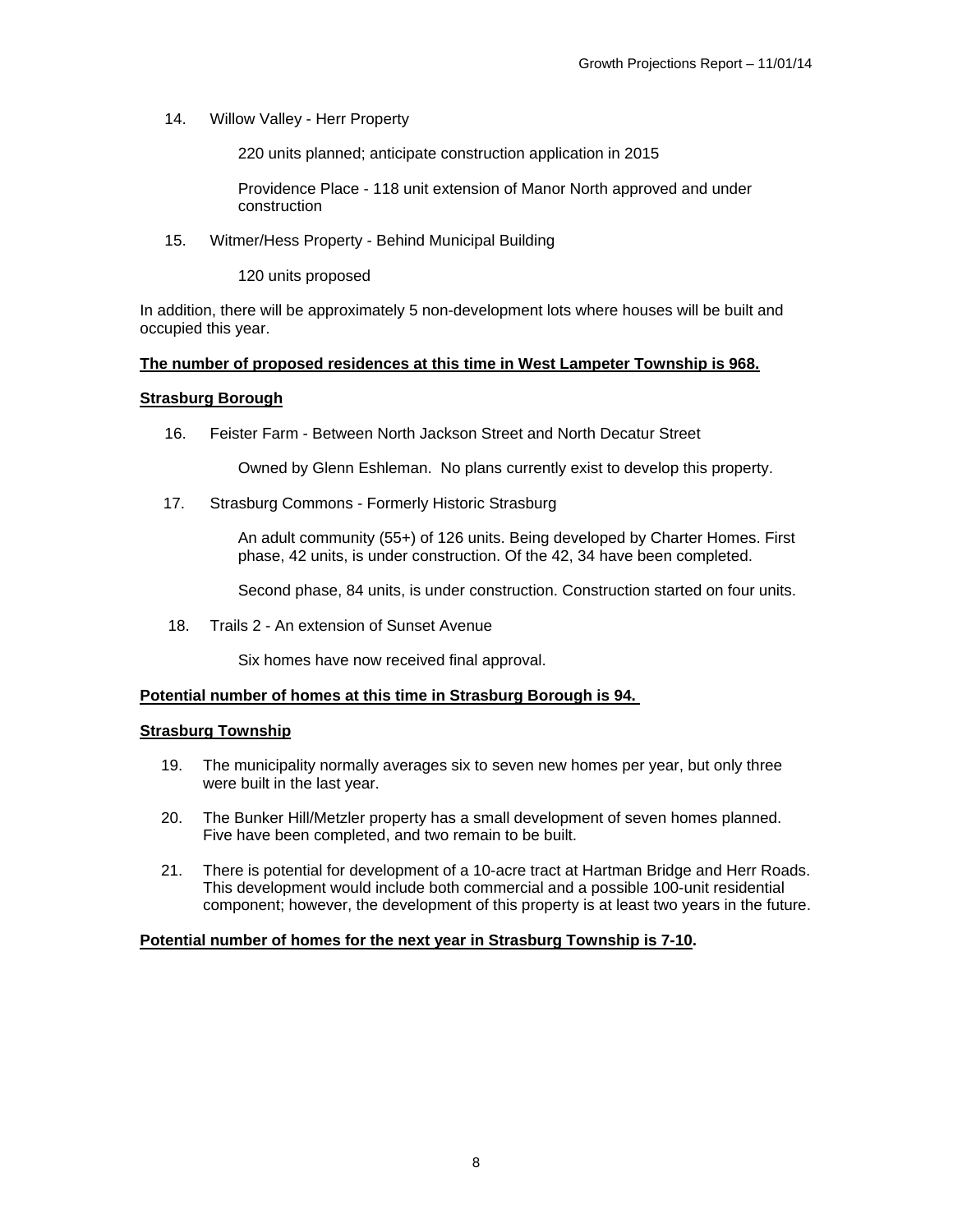## **SUMMARY OF PROJECTED NEW HOMES**

Several extrapolations can be drawn from the data on the previous pages. These projections are conjecture based upon these plans and past experience.

- 1. There are approximately **968** units planned for West Lampeter Township in the next several years.
- 2. There are approximately **94** units planned for Strasburg Borough
- 3. The municipality has averaged less than **10** new homes each year for the last 10 years.

#### **Summary**

A total of **1,072** homes are potential for the next few years depending upon many factors including the economy and the sewer moratorium. The breakdown by municipality for these potential homes is as follows:

| Strasburg Borough         | 94     |
|---------------------------|--------|
| <b>Strasburg Township</b> | 10     |
| West Lampeter Township    | $968*$ |

\* includes 5 non-development homes annually

Presently, we average **.323** children per household that attend public school. If the home school, tutored, and cyber school students (145) and private/parochial students (687) are included in the calculation, the average household contains .411 school-age children. If Willow Valley's households (1,538) were excluded, each household averages .49 school-age children. If this ratio continues and if all units are built, this would be an increase of approximately 346 school-age children residing in the District.

Our students come from approximately 1,851 different addresses (households). This means that approximately 19.4% of our households have students in school. If Willow Valley is subtracted, the percent of our households that have students in school is approximately 23.2%.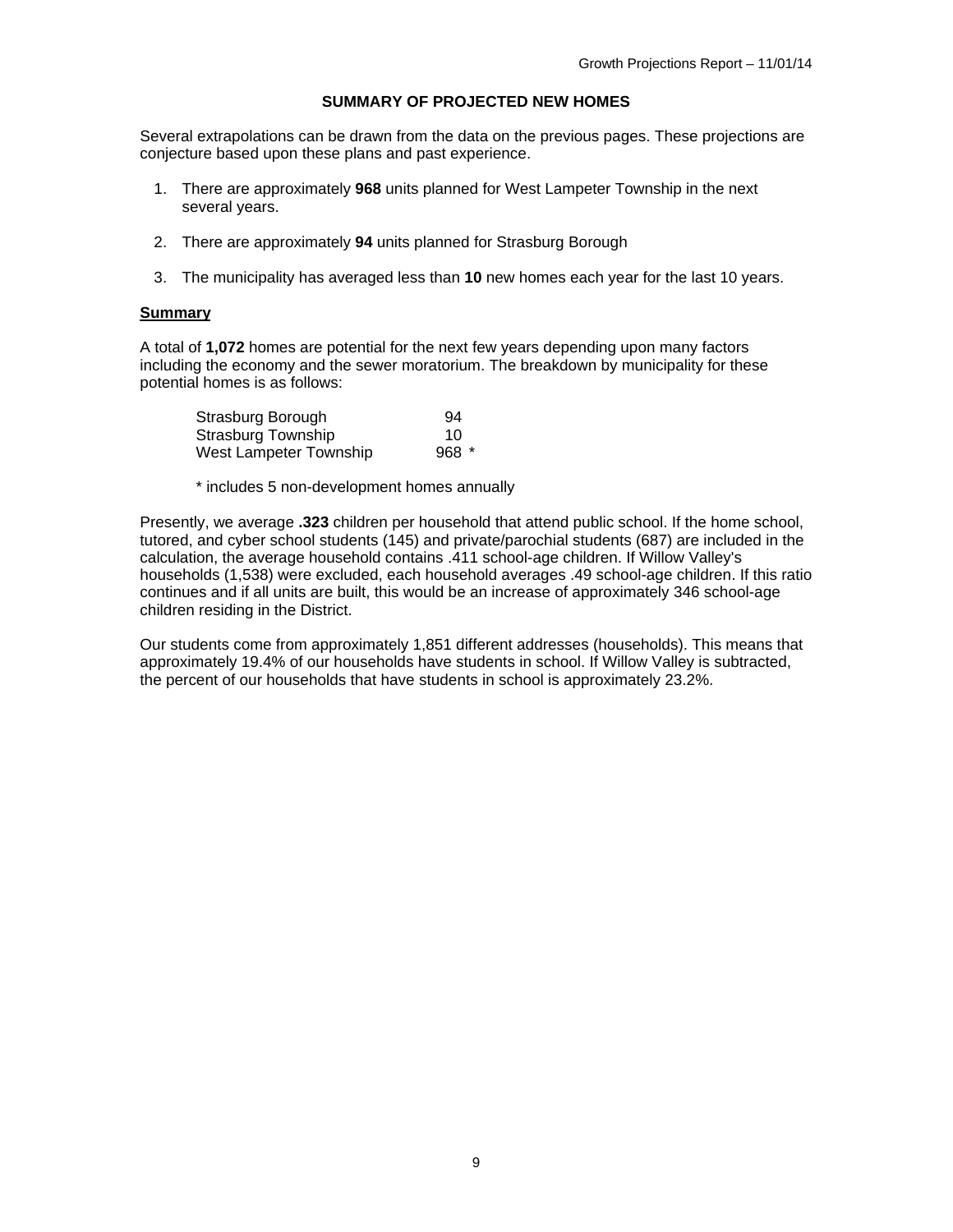| BUILDING CAPACITIES AND IMPLICATIONS |  |
|--------------------------------------|--|
|--------------------------------------|--|

| <b>BUILDING</b>                   | STUDENT CAPACITY |
|-----------------------------------|------------------|
| <b>Lampeter Elementary School</b> | $525*$           |
| Hans Herr Elementary School       | 776 *            |
| Martin Meylin Middle School       | 822              |
| Lampeter-Strasburg High School    | 1,218            |
| <b>Total Building Capacity</b>    | $3,341$ *        |

\* Elementary capacities are based upon 20 students per kindergarten and first grade, 23 students per second and third grade, and 25 students per fourth and fifth grade. It should be noted that a number of current classrooms have two to three more students than the capacity listed. It is also important to note that only one half of our kindergarten students are in Lampeter Elementary School at any given time.

#### Present Building Enrollment 2014

| <b>BUILDING</b><br><b>Lampeter Elementary School</b><br>Hans Herr Elementary School<br>Martin Meylin Middle School<br>Lampeter-Strasburg High School |                       |                       | <b>STUDENT ENROLLMENT</b><br>608<br>693<br>752<br>1,028 |                       |                       |
|------------------------------------------------------------------------------------------------------------------------------------------------------|-----------------------|-----------------------|---------------------------------------------------------|-----------------------|-----------------------|
| <b>Total Enrollment</b>                                                                                                                              |                       |                       | 3,081                                                   |                       |                       |
| <b>Projected Enrollment</b>                                                                                                                          | 2015                  | 2016                  | 2017                                                    | 2018                  | 2019                  |
| Elementary<br>Middle School<br>High School                                                                                                           | 1,297<br>738<br>1,031 | 1,287<br>758<br>1,008 | 1286<br>750<br>1,028                                    | 1,290<br>749<br>1,007 | 1,286<br>733<br>1,007 |
| <b>Total Enrollment</b>                                                                                                                              | 3,066                 | 3,053                 | 3,064                                                   | 3,046                 | 3,026                 |
| Difference between District<br>capacity (3,341) and enrollment                                                                                       | 275                   | 288                   | 277                                                     | 295                   | 315                   |
| Difference between elementary<br>capacity (1,301) and enrollment                                                                                     | 4                     | 14                    | 15                                                      | 11                    | 15                    |
| Difference between middle school<br>capacity (822) and enrollment                                                                                    | 84                    | 64                    | 72                                                      | 73                    | 89                    |
| Difference between high school<br>capacity (1,218) and enrollment                                                                                    | 187                   | 210                   | 190                                                     | 211                   | 211                   |

Numbers of students in District buildings do not accurately reflect the number of students who are receiving their education in District buildings because some students attend the Lancaster County Career and Technology Center, Lancaster County Academy, Lancaster Lebanon Virtual Solutions, or other appropriate placements located outside the District. The number of District secondary students currently being educated for either full or partial days outside the District is 83, while the number of elementary students is 13.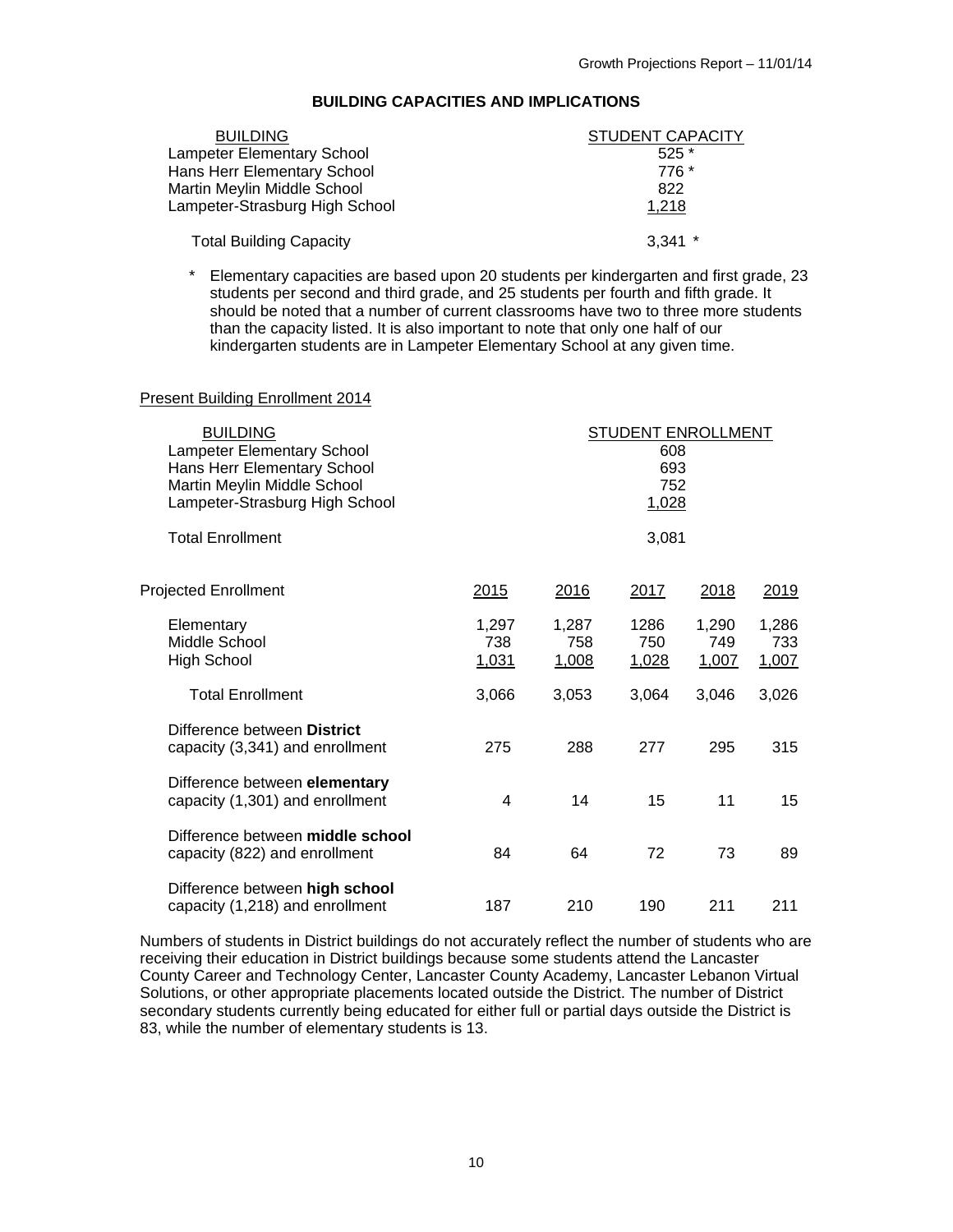## **Growth Time Line**

The closing of Strasburg Elementary School in 2013 transitioned all K-2 students to Lampeter Elementary School. With this transition, the following statements are true:

- 1. All buildings are presently within capacity limits.
- 2. With projections based upon live births, it appears that all buildings will remain within capacity limits for the foreseeable future.
- 3. All buildings are being properly maintained and remain in very good condition.

**It is, however, important to remember that enrollment numbers are based on projections. The further into the future that the one extends, the less reliable the projections become.**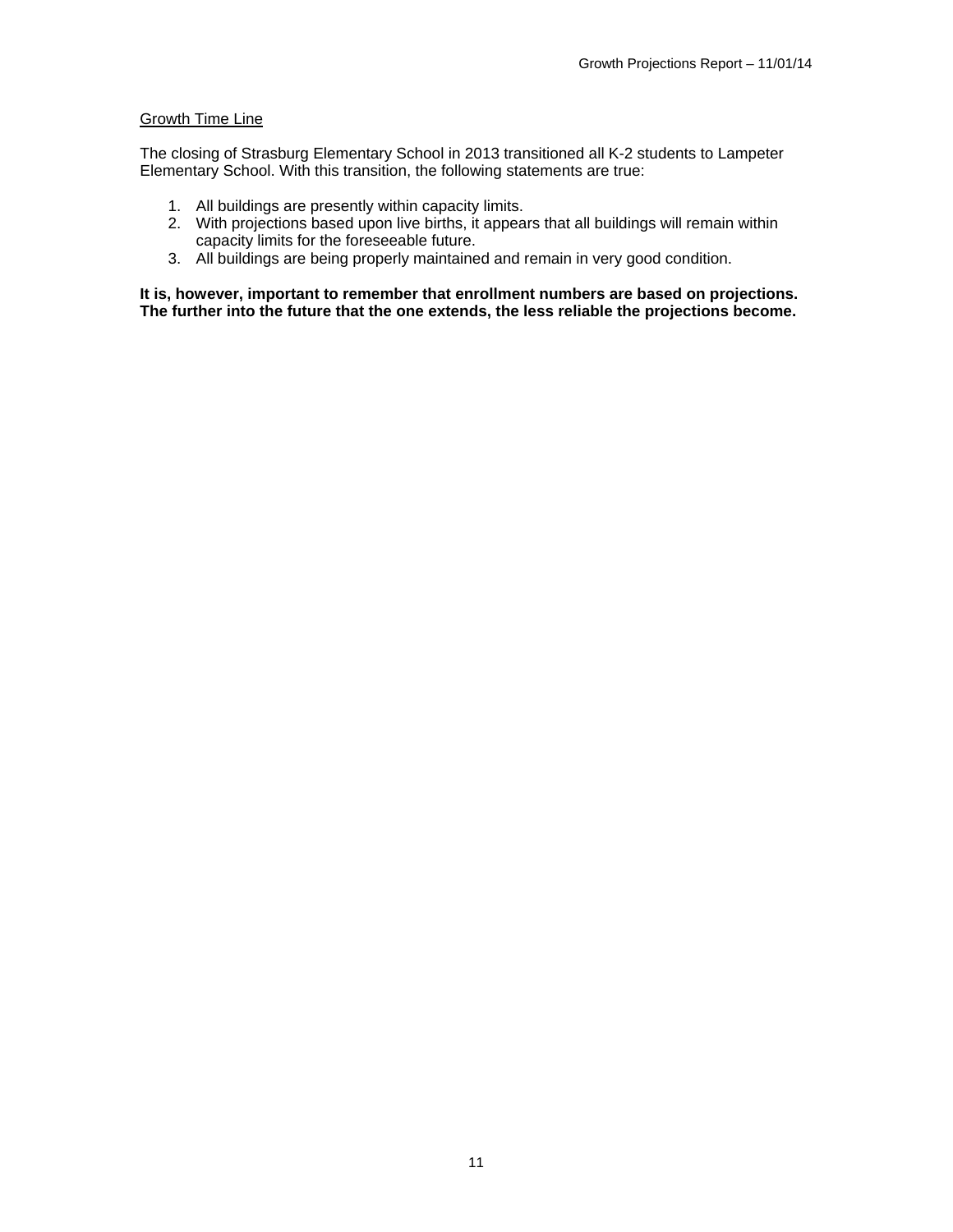# **FUTURE ENROLLMENT PROJECTIONS**

|                    |          | 2015-2016 | 2016-2017 | 2017-2018 | 2018-2019 | 2019-2020 |
|--------------------|----------|-----------|-----------|-----------|-----------|-----------|
| Elementary         | Kdg.     | 194       | 203       | 200       | 202       | 193       |
|                    | Grade 1  | 204       | 195       | 204       | 201       | 203       |
|                    | Grade 2  | 206       | 212       | 203       | 212       | 209       |
|                    | Grade 3  | 217       | 216       | 222       | 213       | 222       |
|                    | Grade 4  | 229       | 226       | 225       | 231       | 222       |
|                    | Grade 5  | 247       | 235       | 232       | 231       | 237       |
|                    | Total    | 1,297     | 1,287     | 1,286     | 1,290     | 1,286     |
| Middle School      | Grade 6  | 242       | 256       | 244       | 241       | 240       |
|                    | Grade 7  | 257       | 247       | 261       | 249       | 246       |
|                    | Grade 8  | 239       | 255       | 245       | 259       | 247       |
|                    | Total    | 738       | 758       | 750       | 749       | 733       |
| <b>High School</b> | Grade 9  | 274       | 252       | 269       | 258       | 273       |
|                    | Grade 10 | 270       | 263       | 242       | 259       | 248       |
|                    | Grade 11 | 228       | 259       | 252       | 232       | 248       |
|                    | Grade 12 | 259       | 234       | 265       | 258       | 238       |
|                    | Total    | 1,031     | 1,008     | 1,028     | 1,007     | 1,007     |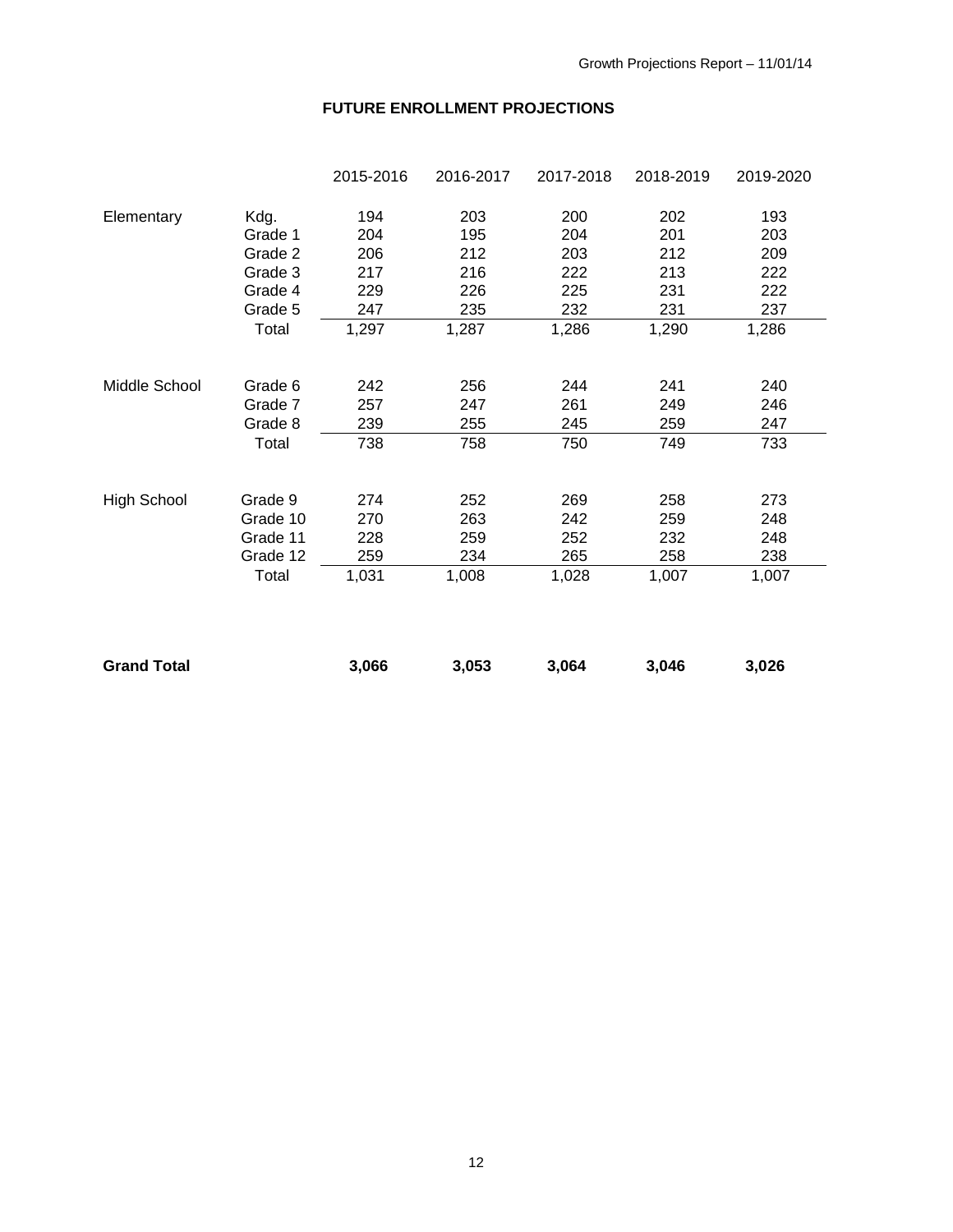# **HOME SCHOOL, TUTOR, AND CYBER CHARTER SCHOOL STUDENT INFORMATION**

10/01/2014

|                                                       |     | Enrollments as of<br>10/01/2014 |
|-------------------------------------------------------|-----|---------------------------------|
| Total Number of Families (excludes LLVS)              | 78  |                                 |
| Total Number of Home School & Tutored Students        | 100 |                                 |
| Total Number of Cyber School Students (excludes LLVS) | 45  |                                 |
| Number of Lancaster Lebanon Virtual Solutions (LLVS)  | 28  |                                 |

Number of Lancaster Lebanon Virtual Solutions (LLVS) Students (Public School Students)

| Grade<br>Level               | 2014-2015<br>Home<br><b>School</b><br>Category<br><b>Totals by</b><br>Grade | 2014-2015<br><b>Tutor</b><br><b>Category</b><br><b>Totals by</b><br>Grade | 2014-2015<br><b>Cyber</b><br><b>School</b><br><b>Category</b><br><b>Totals by</b><br>Grade | 2014-2015<br><b>Totals by</b><br>Grade<br>Level | Grade<br>Level               | 2014-2015<br><b>LLVS</b><br>Category<br><b>Totals by</b><br>Grade<br>(Provided<br>by $L-S$ ) |
|------------------------------|-----------------------------------------------------------------------------|---------------------------------------------------------------------------|--------------------------------------------------------------------------------------------|-------------------------------------------------|------------------------------|----------------------------------------------------------------------------------------------|
| Ungraded                     | $\overline{0}$                                                              | $\Omega$                                                                  | $\overline{0}$                                                                             | $\Omega$                                        | Ungraded                     | $\Omega$                                                                                     |
| Grade K                      | $\overline{2}$                                                              | $\overline{0}$                                                            | $\overline{0}$                                                                             | $\overline{2}$                                  | Grade K                      | $\mathbf 0$                                                                                  |
| Grade 1                      | $\overline{7}$                                                              | $\overline{0}$                                                            | $\overline{2}$                                                                             | 9                                               | Grade 1                      | $\mathbf 0$                                                                                  |
| Grade 2                      | $\overline{3}$                                                              | $\overline{0}$                                                            | $\overline{0}$                                                                             | 3                                               | Grade 2                      | 0                                                                                            |
| Grade 3                      | 13                                                                          | $\overline{0}$                                                            | 5                                                                                          | 18                                              | Grade 3                      | $\mathbf 0$                                                                                  |
| Grade 4                      | 9                                                                           | $\overline{0}$                                                            | $\overline{1}$                                                                             | 10                                              | Grade 4                      | $\mathbf 0$                                                                                  |
| Grade 5                      | 3                                                                           | $\overline{0}$                                                            | 5                                                                                          | 8                                               | Grade 5                      | 0                                                                                            |
| Grade 6                      | 11                                                                          | $\mathbf 0$                                                               | $\mathbf{1}$                                                                               | 12                                              | Grade 6                      | 1                                                                                            |
| Grade 7                      | 9                                                                           | $\overline{0}$                                                            | $\overline{4}$                                                                             | 13                                              | Grade 7                      | $\overline{2}$                                                                               |
| Grade 8                      | 5                                                                           | $\overline{0}$                                                            | $\overline{2}$                                                                             | $\overline{7}$                                  | Grade 8                      | $\overline{2}$                                                                               |
| Grade 9                      | 10                                                                          | $\overline{0}$                                                            | 3                                                                                          | 13                                              | Grade 9                      | $\overline{4}$                                                                               |
| Grade 10                     | 12                                                                          | $\mathbf{1}$                                                              | $6\phantom{1}$                                                                             | 19                                              | Grade 10                     | 4                                                                                            |
| Grade 11                     | $6\phantom{1}$                                                              | $\overline{0}$                                                            | 11                                                                                         | 17                                              | Grade 11                     | 8                                                                                            |
| Grade 12                     | 8                                                                           | $\overline{1}$                                                            | 5                                                                                          | 14                                              | Grade 12                     | $\overline{7}$                                                                               |
| <b>Totals by</b><br>Category | 98                                                                          | $\overline{2}$                                                            | 45                                                                                         | 145                                             | <b>Totals by</b><br>Category | 28                                                                                           |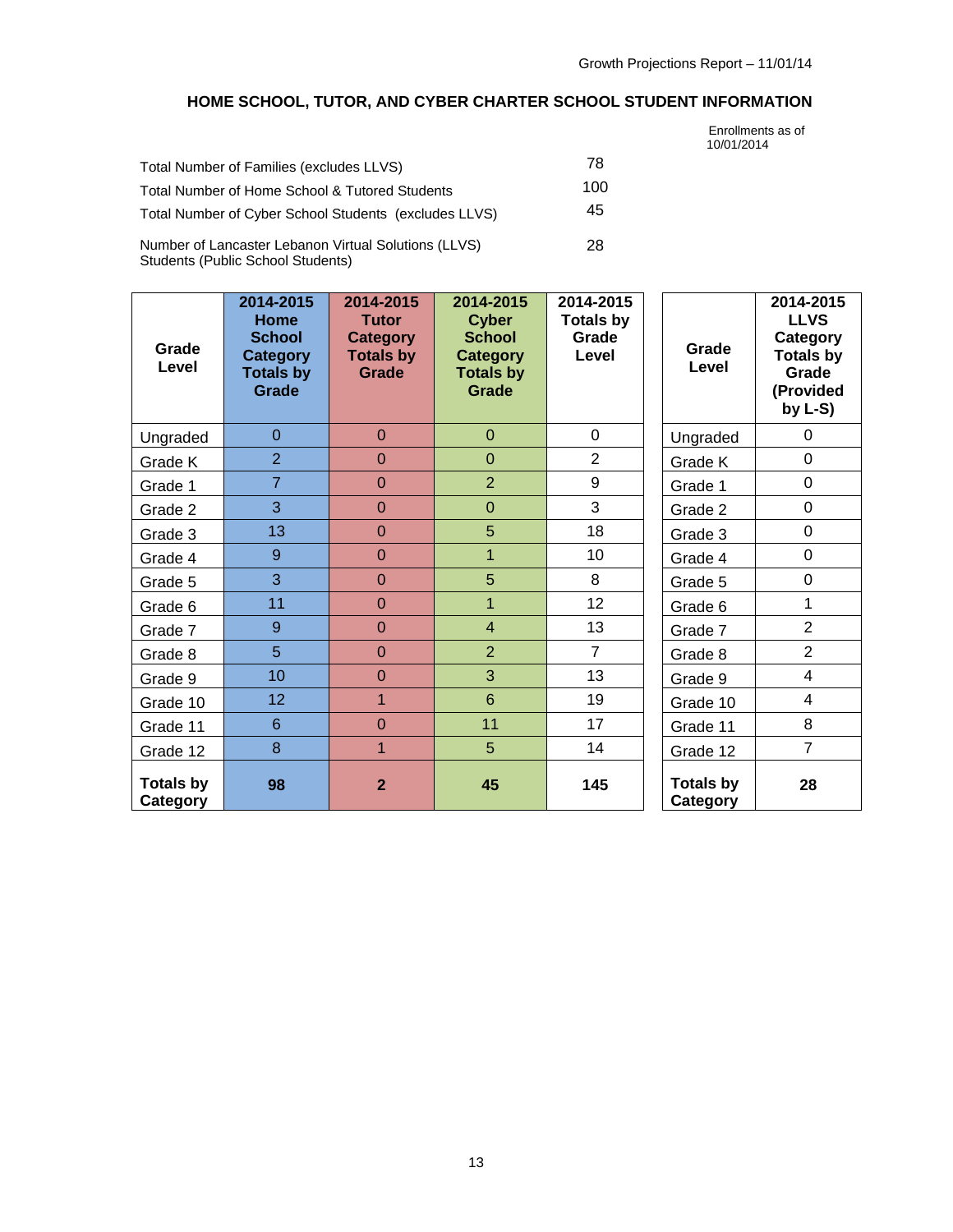

| 5 Year Totals                                  | 2010-2011 | 2011-2012 | 2012-2013 | 2013-2014 | 2014-2015 |
|------------------------------------------------|-----------|-----------|-----------|-----------|-----------|
| Number of Families                             | 105       | 102       | 86        | 74        | 78        |
| Number of Home<br>Schooled & Tutored           | 121       | 118       | 101       | 90        | 100       |
| Number of Cyber<br>Schooled (excludes<br>LLVS) | 64        | 64        | 46        | 41        | 45        |
| Number of LLVS                                 | 0         | 0         | 11        | 20        | 28        |
| <b>Total of Students by</b><br>Year            | 185       | 182       | 158       | 151       | 173       |

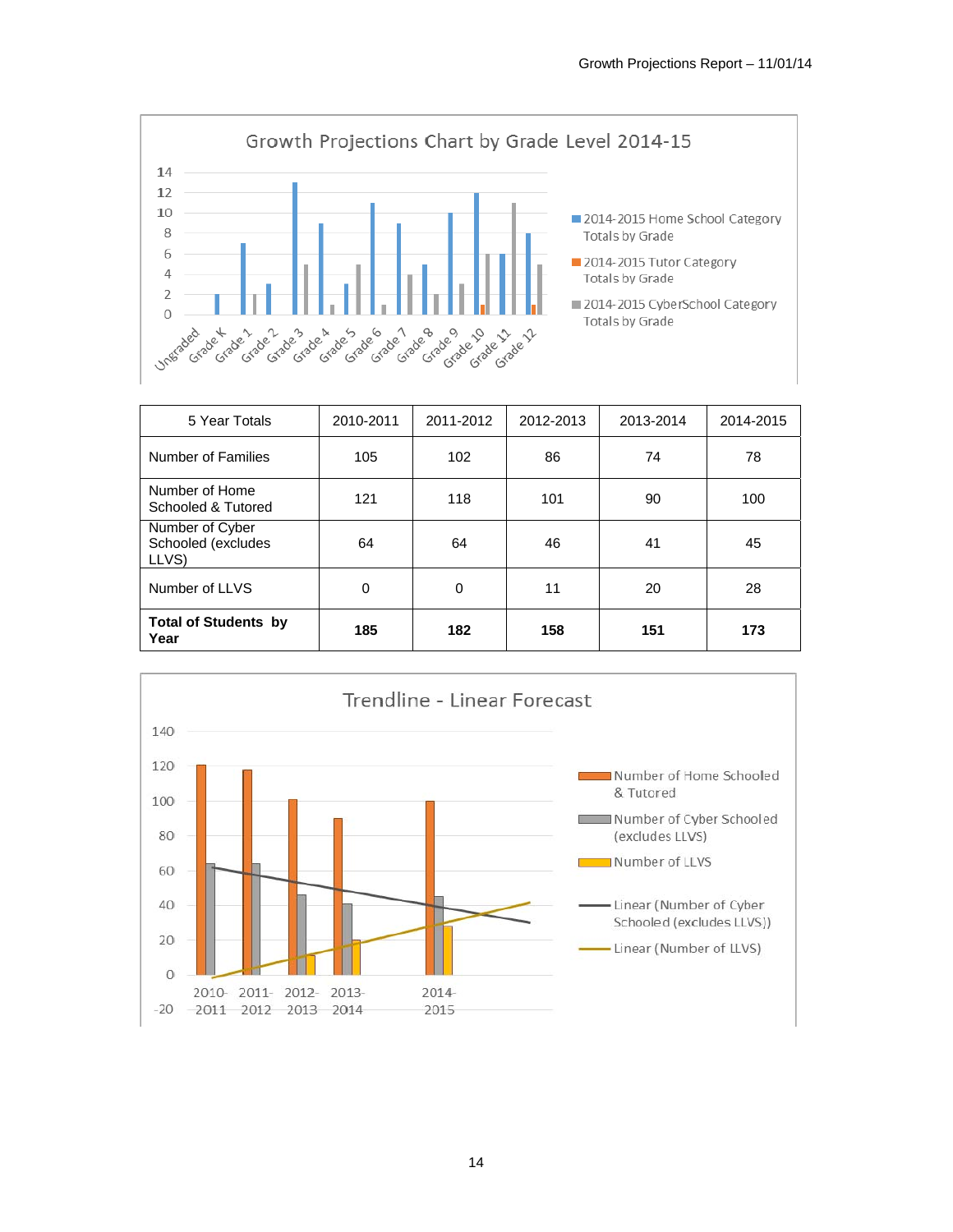## **PRIVATE / PAROCHIAL SCHOOL STUDENT INFORMATION**

Total Number of Students **687** 

| <b>AMISH SCHOOLS</b>               | <b>Students</b><br>per<br><b>School</b> | <b>OTHER PRIVATE SCHOOLS</b>         | <b>Students</b><br>per<br><b>School</b> |
|------------------------------------|-----------------------------------------|--------------------------------------|-----------------------------------------|
| AMISH - BEAVER VALLEY              | 32                                      | CALVARY CHRISTIAN ACADEMY            | $\overline{7}$                          |
| AMISH - BELMONT SPECIAL            | $\overline{2}$                          | DAYSPRING CHRISTIAN                  | 15                                      |
| AMISH - BUNKER HILL                | 29                                      | <b>FAIRHAVEN CHRISTIAN</b>           | 0                                       |
| AMISH - EDISONVILLE                | 31                                      | <b>FAITH MENNONITE HS</b>            | 3                                       |
| AMISH - EDISONVILLE (V)            | 0                                       | <b>GRIER SCHOOL</b>                  | 1                                       |
| AMISH - FAIRVIEW                   | 2                                       | <b>JANUS SCHOOL</b>                  | 1                                       |
| AMISH - FAIRVIEW SPECIAL           | $\Omega$                                | LANCASTER CATHOLIC HS                | 15                                      |
| AMISH - FOGGY RIDGE                | 0                                       | <b>LCCS - W LAMPETER CAMPUS</b>      | 38                                      |
| AMISH - FOGGY RIDGE SPECIAL        | 3                                       | LCCS - LEOLA CAMPUS                  | 19                                      |
| AMISH - GREENLAND                  | 0                                       | LANCASTER COUNTRY DAY                | 8                                       |
| AMITH - HAWKSVILLE                 | 8                                       | <b>LMS - LANCASTER CAMPUS</b>        | 22                                      |
| AMISH - IVA                        | 8                                       | LMS - LOCUST GROVE CAMPUS            | 23                                      |
| AMISH - KRANTZ MILL                | 24                                      | LMS - NEW DANVILLE CAMPUS            | 6                                       |
| AMISH - LOCUST RIDGE               | 27                                      | LANCASTER PREP                       | 0                                       |
| AMISH - N JACKSON                  | 22                                      | <b>LINDEN HALL</b>                   | $\mathbf{2}$                            |
| AMISH - N JACKSON VOC              | 2                                       | LINVILLE HILL MENNONITE              | 14                                      |
| AMISH - NORTH STAR                 | 33                                      | LITITZ CHRISTIAN                     | $\mathbf{2}$                            |
| AMISH - NORTH STAR VOC             | 3                                       | <b>MANHEIM CHRISTIAN DAY SCHOOL</b>  | 3                                       |
| AMISH - PICADILLY RIDGE            | $\overline{7}$                          | MONTESSORI ACADEMY                   | $\overline{2}$                          |
| AMISH – REFTON                     | 11                                      | NEW SCHOOL                           | 8                                       |
| AMISH – ROCKVALE                   | 23                                      | <b>RESURR - ST ANTHONY</b>           | 4                                       |
| AMISH – ROCKVALE VOC               | 8                                       | <b>SACRED HEART</b>                  | $\mathbf{2}$                            |
| AMISH – ROCKY RIDGE                | 15                                      | <b>SAINT ANNE</b>                    | 10                                      |
| AMISH - ROCKY SPRINGS              | 31                                      | <b>SAINT LEO</b>                     | 6                                       |
| AMISH - ROCKY SPRINGS VOC          | $\mathbf 0$                             | SAINT PHILOMENA ACADEMY              | 1                                       |
| AMISH – SIDES MILL                 | 33                                      | SUSQUEHANNA WALDORF                  | $\overline{2}$                          |
| AMISH – SOUTH STRASBURG (TWIN ELM) | 24                                      | <b>VERITAS</b>                       | 4                                       |
| AMISH - STRASBURG VOC              | 26                                      | WEAVERTOWN                           | 0                                       |
| AMISH - SUMMIT HILL                | 16                                      | OTHER NON-PUBLIC SCHOOLS             | 8                                       |
| AMITH – SYCAMORE                   | 31                                      | <b>OTHER PRIVATE SCHOOLS - TOTAL</b> | 226                                     |
| AMISH - SYCAMORE SPEC              | $\mathbf 0$                             |                                      |                                         |
| AMISH - WEST LAMPETER VOC          | 0                                       |                                      |                                         |
| AMISH – WHITE OAK                  | 10                                      |                                      |                                         |
| AMISH – WHITE OAK VOC              | 0                                       |                                      |                                         |
| AMISH – TOTAL                      | 461                                     |                                      |                                         |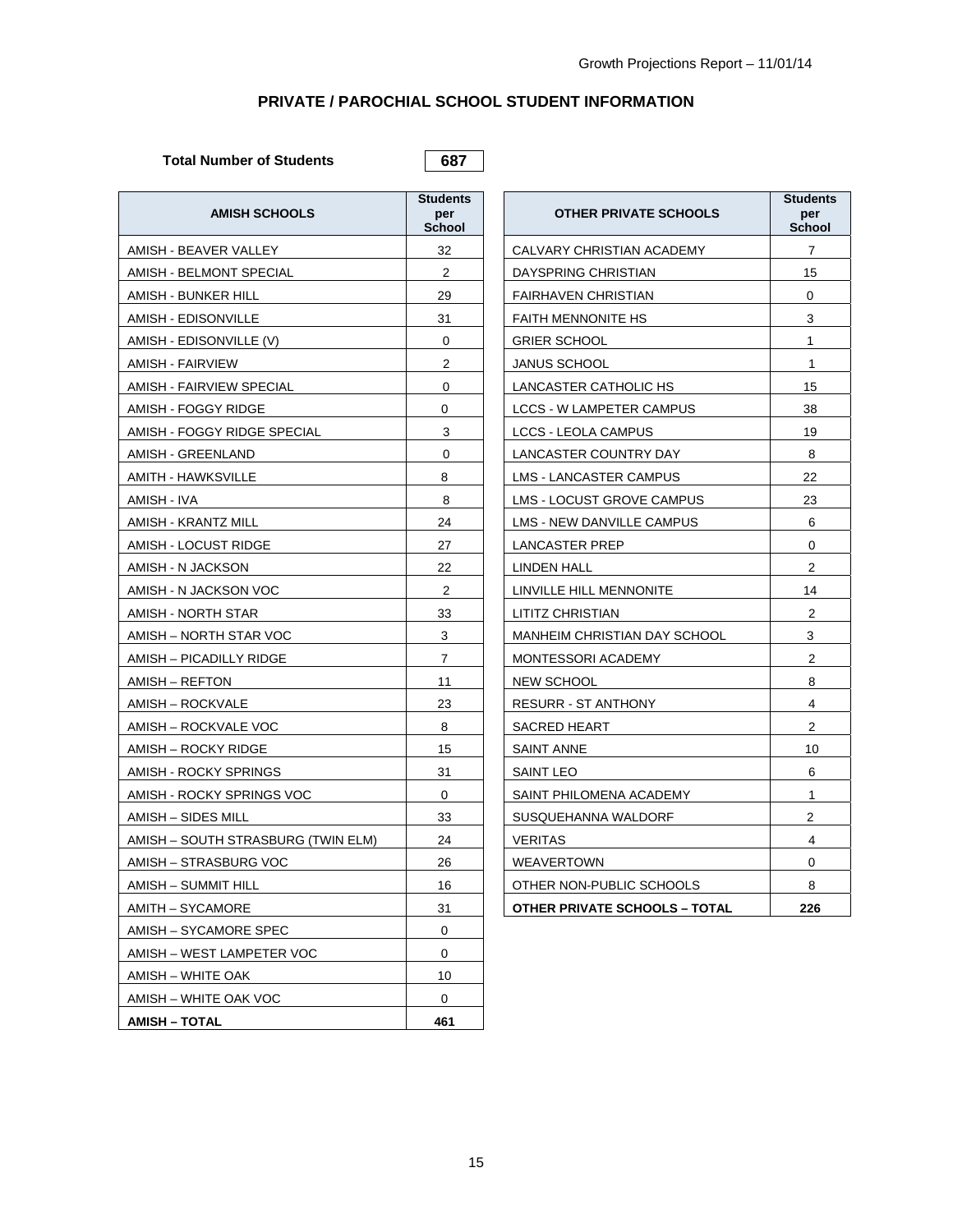| <b>Grade Level</b>      | <b>Students per Grade</b><br><b>Level Amish</b> | <b>Students per Grade</b><br><b>Level Private</b> | <b>Totals Amish &amp; Private per</b><br><b>Grade Level</b> |
|-------------------------|-------------------------------------------------|---------------------------------------------------|-------------------------------------------------------------|
| Κ                       | 0                                               | 23                                                | 23                                                          |
| 1                       | 53                                              | 23                                                | 76                                                          |
| $\sqrt{2}$              | 60                                              | 16                                                | 76                                                          |
| 3                       | 47                                              | 19                                                | 66                                                          |
| $\overline{\mathbf{4}}$ | 53                                              | 19                                                | 72                                                          |
| $\mathbf 5$             | 50                                              | 9                                                 | 59                                                          |
| 6                       | 59                                              | 17                                                | 76                                                          |
| $\overline{7}$          | 47                                              | 16                                                | 63                                                          |
| 8                       | 51                                              | 19                                                | 70                                                          |
| 9                       | $\mathbf 0$                                     | 18                                                | 18                                                          |
| 10                      | 0                                               | 18                                                | 18                                                          |
| 11                      | 0                                               | 13                                                | 13                                                          |
| 12                      | $\Omega$                                        | 16                                                | 16                                                          |
| Vocational              | 39                                              | $\mathbf 0$                                       | 39                                                          |
| Ungraded                | $\overline{2}$                                  | 0                                                 | $\overline{2}$                                              |
| Total                   | 461                                             | 226                                               | 687                                                         |

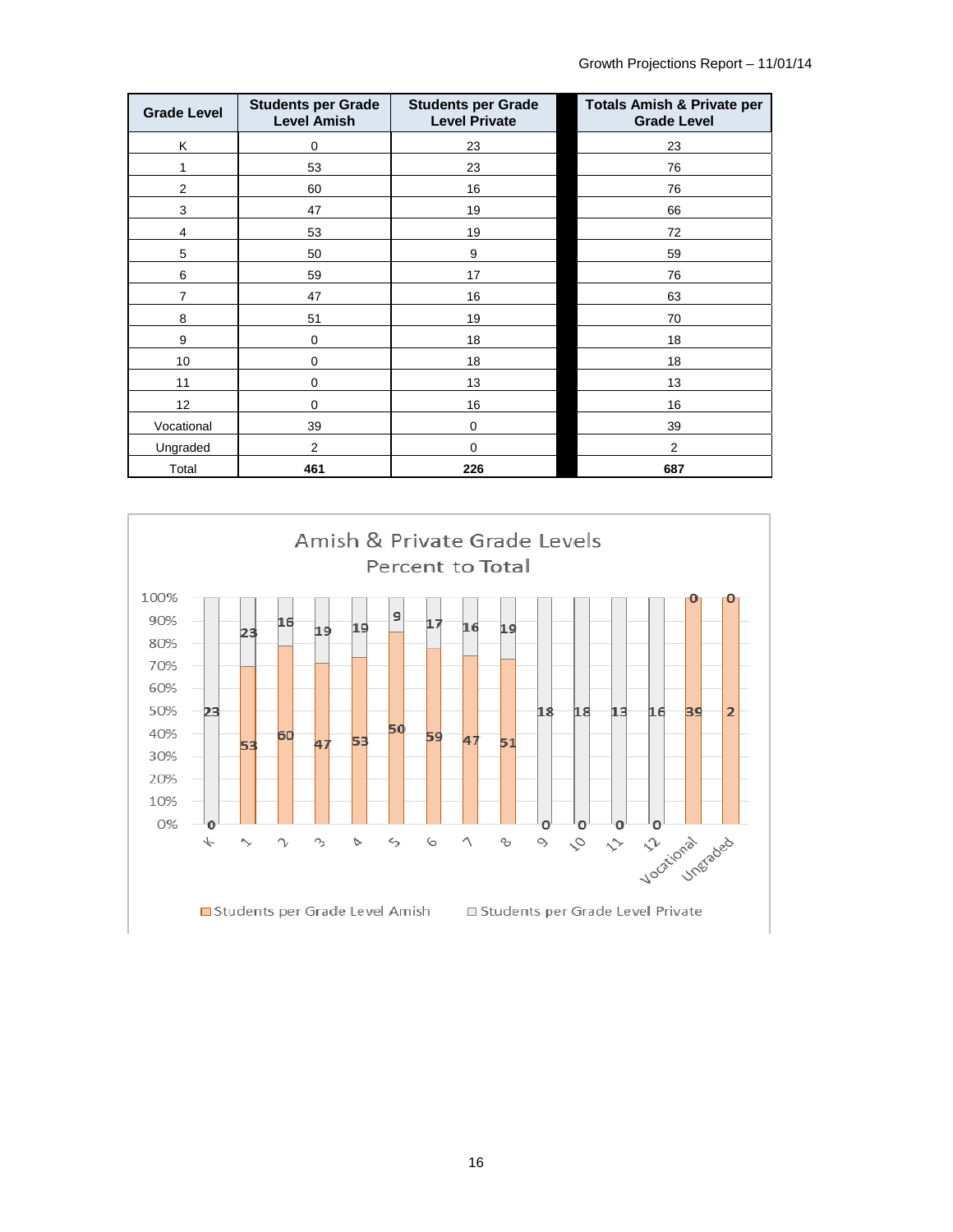## **MISCELLANEOUS INFORMATION AND INTERESTING STATISTICS**

| Minority Population:             |     |         |                |
|----------------------------------|-----|---------|----------------|
| American Indian/Alaskan Native   |     | .03%    | (Not Hispanic) |
| Native Hawaiian/Pacific Islander | 1   | $.03\%$ | (Not Hispanic) |
| Black/African American           | 37  | 1.20%   | (Not Hispanic) |
| Hispanic                         | 203 | 6.59%   | (Any Race)     |
| Asian                            | 57  | 1.85%   | (Not Hispanic) |
| Multi-Racial                     | 90  | 2.92%   | (Not Hispanic) |
| Total                            | 389 | 12.62%  |                |

51.41 percent of all public school students are male.

48.59 percent of all public school students are female.

96.88 percent of all public school students are educated on the District campus in Lampeter.

3.12 percent of all public school students are educated at other locations.

78.74 percent of all school-age children in the District attend public school.

2.50 percent of all school-age children in the District are home school students.

17.56 percent of all school-age children in the District attend private or parochial schools.

1.15 percent of all school-age children in the District attend cyber charter school.

.05 percent of all school-age children in the District are tutored.

- 22.40 percent of all school-age children in the District are identified as low income students (free and reduced lunch program).
	- .26 percent is the District dropout rate as determined by the Pennsylvania Department of .<br>Education.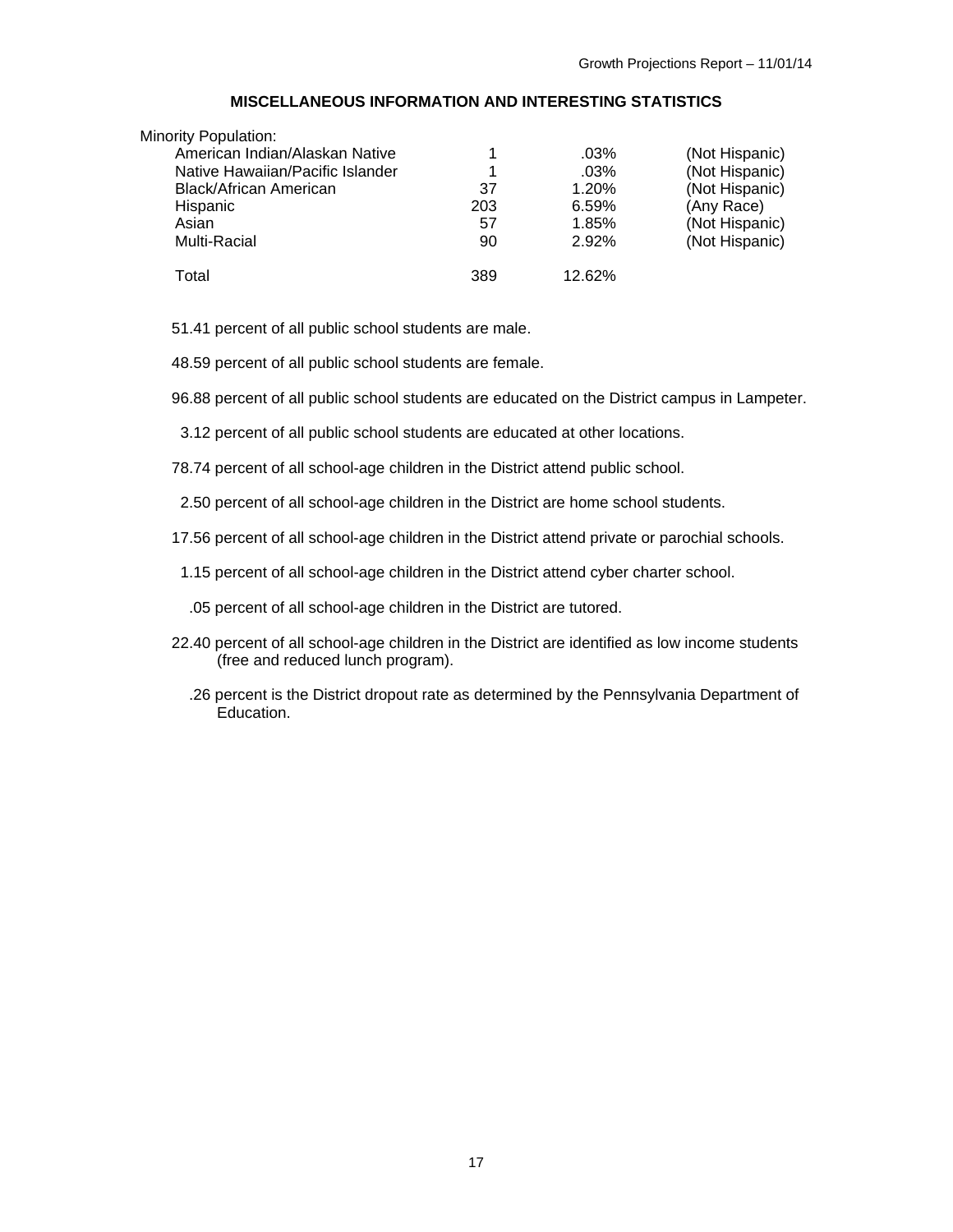## **INFORMATION REGARDING ENGLISH LANGUAGE LEARNERS**

A total of 36 students have been identified as English Language Learners as of October 1, 2014. The 36 students are from 14 different countries of origin. The breakdown of students from each country by grade is as follows:

|                 | К | 1            | $\overline{2}$ | 3 | 4              | 5              | 6              | 7            | 8              | 9            | 10           | 11           | 12           | <b>Total</b>   |
|-----------------|---|--------------|----------------|---|----------------|----------------|----------------|--------------|----------------|--------------|--------------|--------------|--------------|----------------|
| Puerto Rico     |   |              | $\mathbf 1$    |   | $\overline{2}$ | $\overline{2}$ |                | $\mathbf{1}$ | $\overline{2}$ | 1            | 3            | $\mathbf{1}$ |              | 13             |
| Guatemala       |   | 1            | $\mathbf{1}$   |   |                |                |                |              |                |              |              |              |              | $\overline{2}$ |
| Thailand        |   |              |                |   |                |                |                |              |                |              |              | 1            |              | 1              |
| Belgium         |   |              |                |   |                |                |                |              | 1              |              |              |              |              | 1              |
| India           |   |              | $\mathbf{1}$   |   |                |                |                |              |                |              |              |              |              | 1              |
| China           |   |              | $\mathbf{1}$   |   |                |                | 1              |              |                |              |              |              | $\mathbf{1}$ | 3              |
| Philippines     |   |              |                |   |                |                |                | $\mathbf{1}$ |                |              | $\mathbf{1}$ |              |              | $\overline{2}$ |
| Mexico          |   |              |                |   | 1              |                | $\overline{2}$ |              |                | $\mathbf{1}$ |              |              |              | 4              |
| Italy           |   |              |                |   |                | $\mathbf{1}$   |                |              | 1              |              |              |              |              | $\overline{2}$ |
| Vietnam         |   | $\mathbf{1}$ |                |   |                |                |                | 1            |                |              | $\mathbf{1}$ |              |              | 3              |
| <b>Bulgaria</b> |   |              |                |   |                |                |                |              |                |              |              | $\mathbf{1}$ |              | $\mathbf{1}$   |
| Latvia          |   |              |                |   |                |                | $\mathbf{1}$   |              |                |              |              |              |              | $\mathbf{1}$   |
| Iraq            |   |              |                |   | $\mathbf{1}$   |                |                |              |                |              |              |              |              | $\mathbf{1}$   |
| Peru            |   |              |                |   |                |                |                |              | 1              |              |              |              |              | 1              |

A breakdown of languages spoken by the 36 students by grade is as follows:

|                  | K | 1 | $\overline{2}$ | 3 | 4 | 5 | 6 | 7 | 8 | 9              | 10 | 11           | 12 | <b>Total</b>   |
|------------------|---|---|----------------|---|---|---|---|---|---|----------------|----|--------------|----|----------------|
| Spanish          |   | 1 | 2              |   | 3 | 2 | 2 | 1 | 3 | $\overline{2}$ | 3  | 1            |    | 20             |
| Chinese          |   |   | 1              |   |   |   | 1 |   |   |                |    |              | 1  | 3              |
| French           |   |   |                |   |   |   |   |   | 1 |                |    |              |    | 1              |
| Vietnamese       |   | 1 |                |   |   |   |   | 1 |   |                | 1  |              |    | 3              |
| Tagalog          |   |   |                |   |   |   |   | 1 |   |                | 1  |              |    | $\overline{2}$ |
| Thai             |   |   |                |   |   |   |   |   |   |                |    | 1            |    | 1              |
| <b>Bulgarian</b> |   |   |                |   |   |   |   |   |   |                |    | $\mathbf{1}$ |    | 1              |
| Latvian          |   |   |                |   |   |   | 1 |   |   |                |    |              |    | 1              |
| Arabic           |   |   |                |   | 1 |   |   |   |   |                |    |              |    | 1              |
| Italian          |   |   |                |   |   | 1 |   |   | 1 |                |    |              |    | $\overline{2}$ |
| Telugu           |   |   | 1              |   |   |   |   |   |   |                |    |              |    | 1              |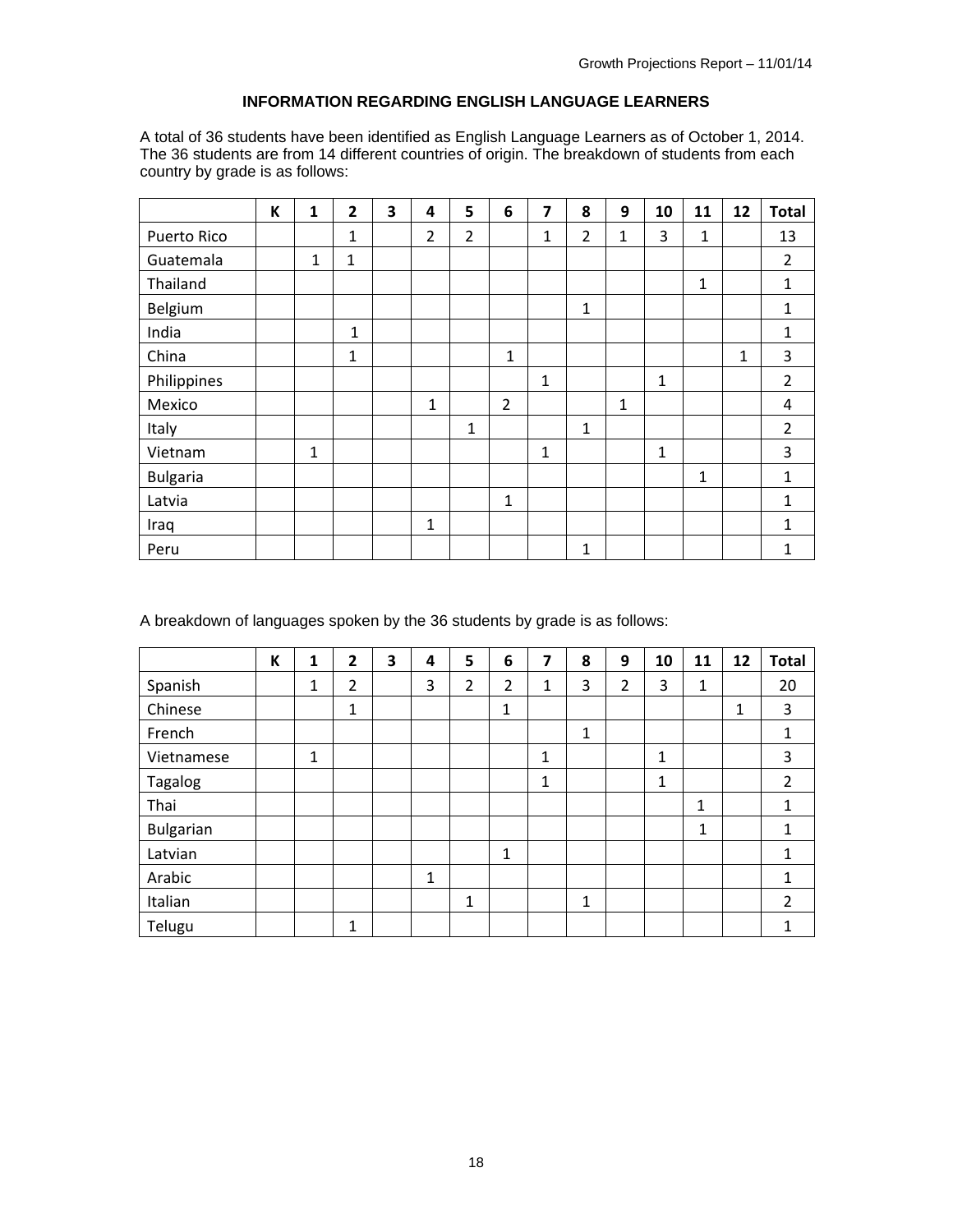## **PSSA RESULTS Summary of Proficient and Advanced Students by Year**

|                |      | <b>READING</b><br>% Students Proficient and Advanced |      |         |         |            |
|----------------|------|------------------------------------------------------|------|---------|---------|------------|
| Grade          |      |                                                      |      |         |         | State Avg. |
| Level          | 2010 | 2011                                                 | 2012 | 2013    | 2014    | 2014       |
| 3              | 89   | 90                                                   | 90   | 87      | 88      | 70         |
| 4              | 88   | 89                                                   | 89   | 86      | 78      | 69         |
| 5              | 79   | 83                                                   | 86   | 83      | 81      | 61         |
| 6              | 79   | 88                                                   | 80   | 82      | 78      | 65         |
| $\overline{7}$ | 88   | 87                                                   | 85   | 87      | 88      | 72         |
| 8              | 94   | 96                                                   | 89   | 90      | 87      | 80         |
| 11             | 78   | 83                                                   | 85   | $\star$ | $\star$ | $\star$    |
|                |      | <b>MATH</b>                                          |      |         |         |            |
|                |      | % Students Proficient and Advanced                   |      |         |         |            |
| Grade          |      |                                                      |      |         |         | State Avg. |
| Level          | 2010 | 2011                                                 | 2012 | 2013    | 2014    | 2014       |
| 3              | 94   | 92                                                   | 90   | 92      | 91      | 75         |
| 4              | 96   | 94                                                   | 96   | 89      | 88      | 76         |
| 5              | 89   | 83                                                   | 83   | 84      | 80      | 67         |
| 6              | 85   | 92                                                   | 82   | 85      | 86      | 72         |
| $\overline{7}$ | 88   | 87                                                   | 88   | 89      | 87      | 76         |
| 8              | 92   | 96                                                   | 94   | 93      | 91      | 74         |
| 11             | 79   | 83                                                   | 79   | $\star$ | $\star$ | $\star$    |
|                |      | <b>WRITING</b>                                       |      |         |         |            |
|                |      | % Students Proficient and Advanced                   |      |         |         |            |
| Grade          |      |                                                      |      |         |         | State Avg. |
| Level          | 2010 | 2011                                                 | 2012 | 2013    | 2014    | 2014       |
| 5              | 76   | 83                                                   | 82   | 84      | 88      | 61         |
| 8              | 92   | 86                                                   | 85   | 93      | 88      | 74         |
| 11             | 83   | 94                                                   | 90   | $\star$ | $\star$ | $\star$    |
|                |      | <b>SCIENCE</b>                                       |      |         |         |            |
|                |      | % Students Proficient and Advanced                   |      |         |         |            |
| Grade          |      |                                                      |      |         |         | State Avg. |
| Level          | 2010 | 2011                                                 | 2012 | 2013    | 2014    | 2014       |
| 4              | 88   | 92                                                   | 93   | 93      | 90      | 79         |

\*Grade 11 students no longer tested effective 2013.

8 78 78 77 77 69 61 11 52 56 61 \* \* \* \*